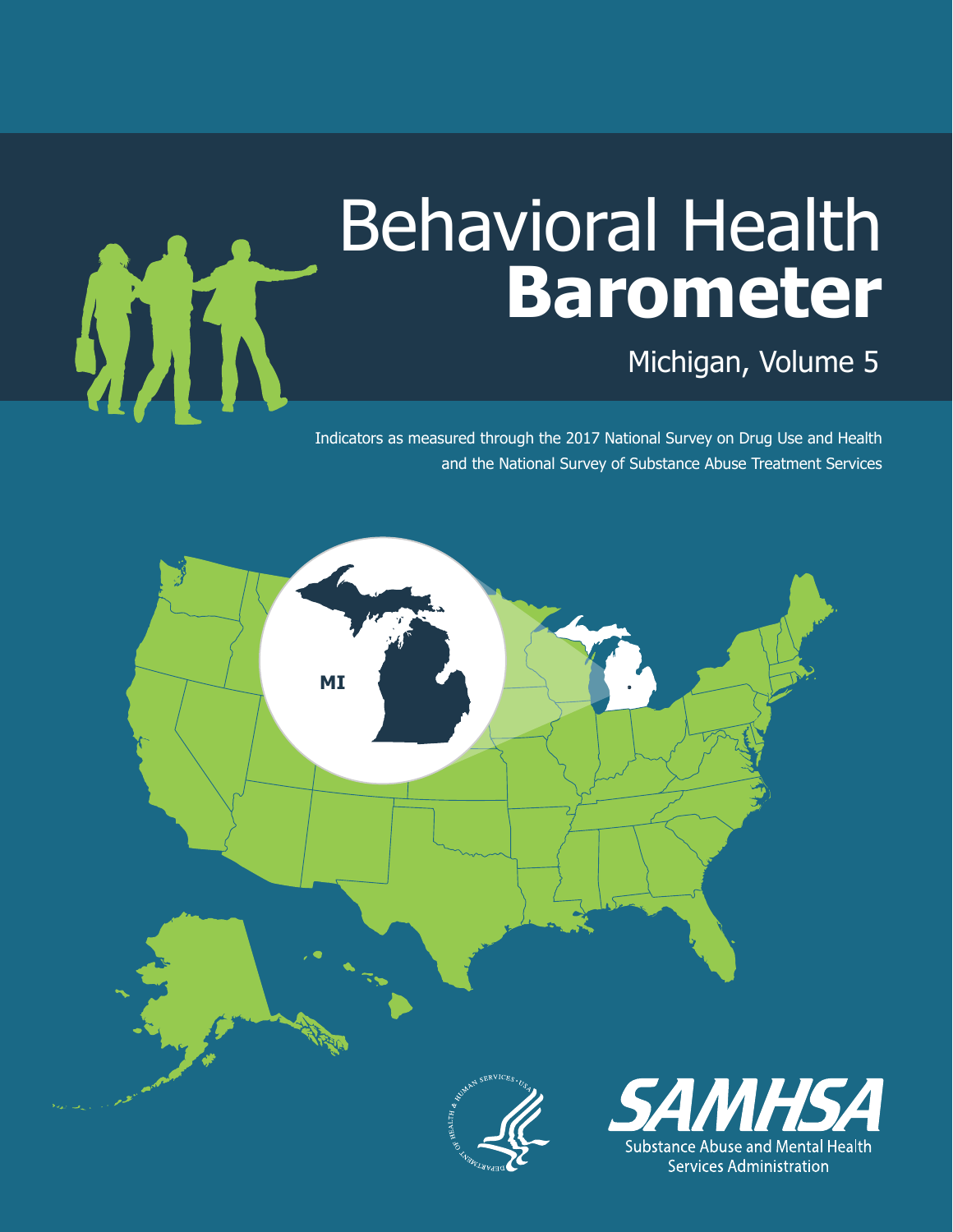

#### **Acknowledgments**

This report was prepared for the Substance Abuse and Mental Health Services Administration (SAMHSA) under contract No. 283–17–3101 with SAMHSA, U.S. Department of Health and Human Services (HHS).

#### **Public Domain Notice**

All material appearing in this report is in the public domain and may be reproduced or copied without permission from SAMHSA. Citation of the source is appreciated. However, this publication may not be reproduced or distributed for a fee without the specific, written authorization of the Office of Communications, SAMHSA, HHS.

#### **Electronic Access**

This publication may be downloaded at [https://store.samhsa.gov.](https://store.samhsa.gov)

#### **Recommended Citation**

Substance Abuse and Mental Health Services Administration. Behavioral Health Barometer: Michigan, Volume 5: Indicators as measured through the 2017 National Survey on Drug Use and Health and the National Survey of Substance Abuse Treatment Services. HHS Publication No. SMA-19-Baro-17-MI. Rockville, MD: Substance Abuse and Mental Health Services Administration, 2019.

#### **Originating Office**

Center for Behavioral Health Statistics and Quality, Substance Abuse and Mental Health Services Administration, 5600 Fishers Lane, Rockville, MD 20857, HHS Publication No. SMA-19-Baro-17-MI. Released in 2019.

#### **Nondiscrimination Notice**

SAMHSA complies with applicable Federal civil rights laws and does not discriminate on the basis of race, color, national origin, age, disability, or sex.

SAMHSA cumple con las leyes federales de derechos civiles aplicables y no discrimina por motivos de raza, color, nacionalidad, edad, discapacidad o sexo.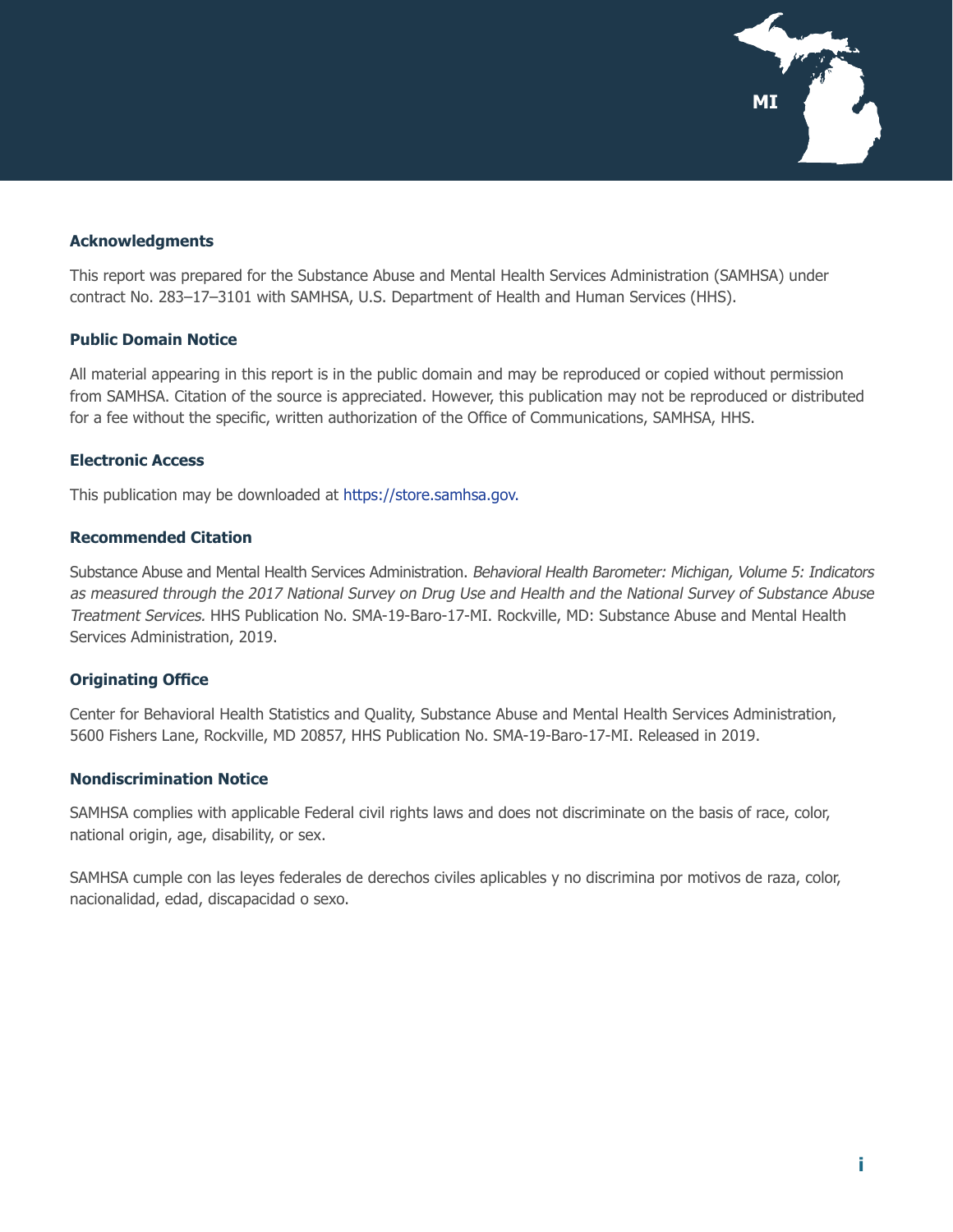# **Contents**

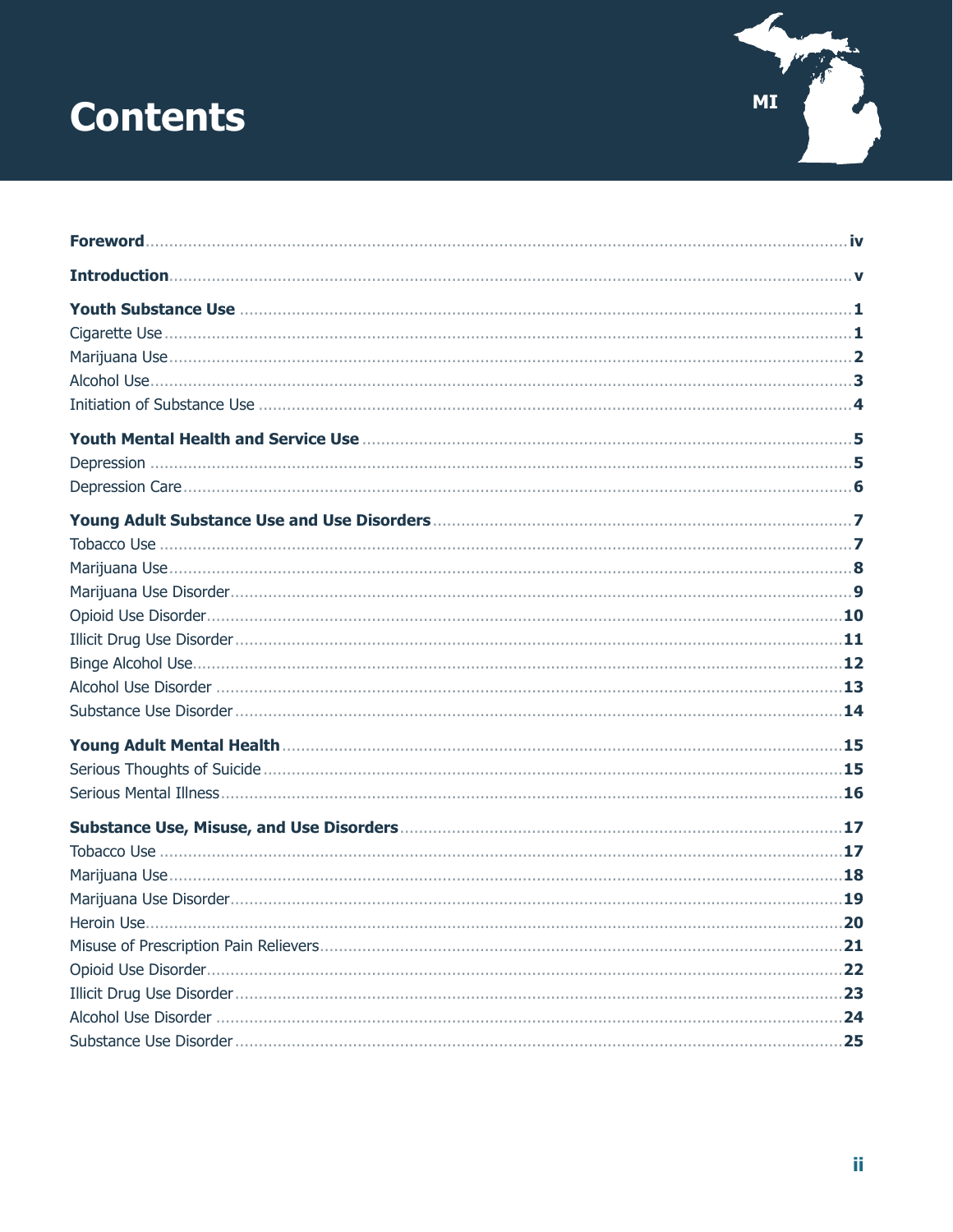# **Contents**



| .26 |
|-----|
|     |
|     |
|     |
|     |
|     |
|     |
|     |
|     |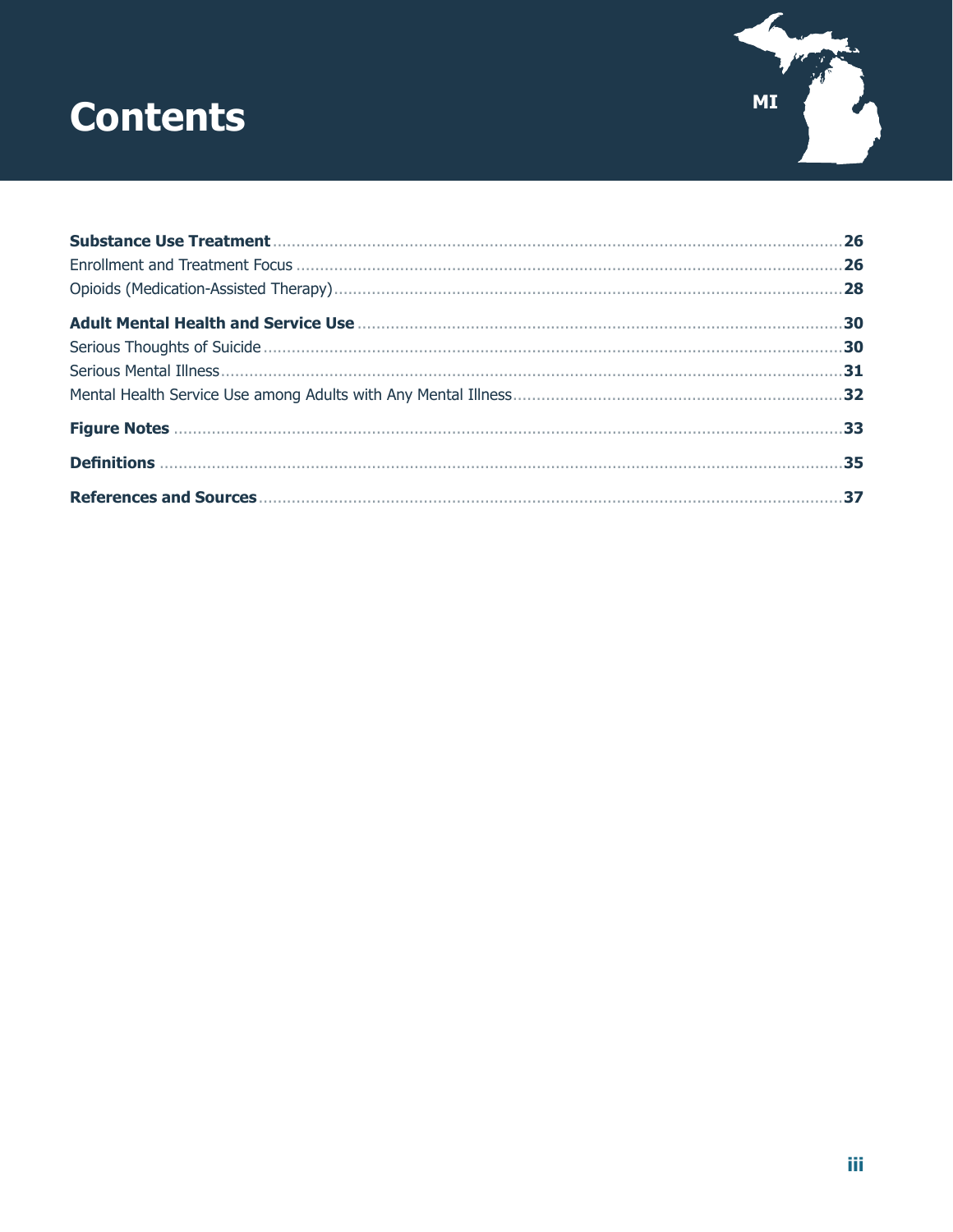### <span id="page-4-0"></span>**MI Foreword**



The Substance Abuse and Mental Health Services Administration (SAMHSA), an operating division within the U.S. Department of Health and Human Services (HHS), is charged with reducing the impact of substance abuse and mental illness on America's communities. SAMHSA is pursuing this mission at a time of significant change.

The Behavioral Health Barometer: Michigan, Volume 5: Indicators as measured through the 2017 National Survey on Drug Use and Health and the National Survey of Substance Abuse Treatment Services, is one of a series of national, regional, and state reports that provide a snapshot of behavioral health in the United States. The reports present a set of substance use and mental health indicators as measured through the National Survey on Drug Use and Health (NSDUH) and the National Survey of Substance Abuse Treatment Services (N-SSATS), sponsored by SAMHSA.

This array of indicators provides a unique overview of the nation's behavioral health at a point in time as well as a mechanism for tracking changes over time. Behavioral Health Barometers for the nation, 10 regions, and all 50 states and the District of Columbia are published as part of SAMHSA's behavioral health quality improvement approach. Most importantly, the Behavioral Health Barometers provide critical information in support of SAMHSA's mission of reducing the impact of substance abuse and mental illness on America's communities.

Elinore F. McCance-Katz, M.D., Ph.D. Assistant Secretary for Mental Health and Substance Use Substance Abuse and Mental Health Services Administration U.S. Department of Health and Human Services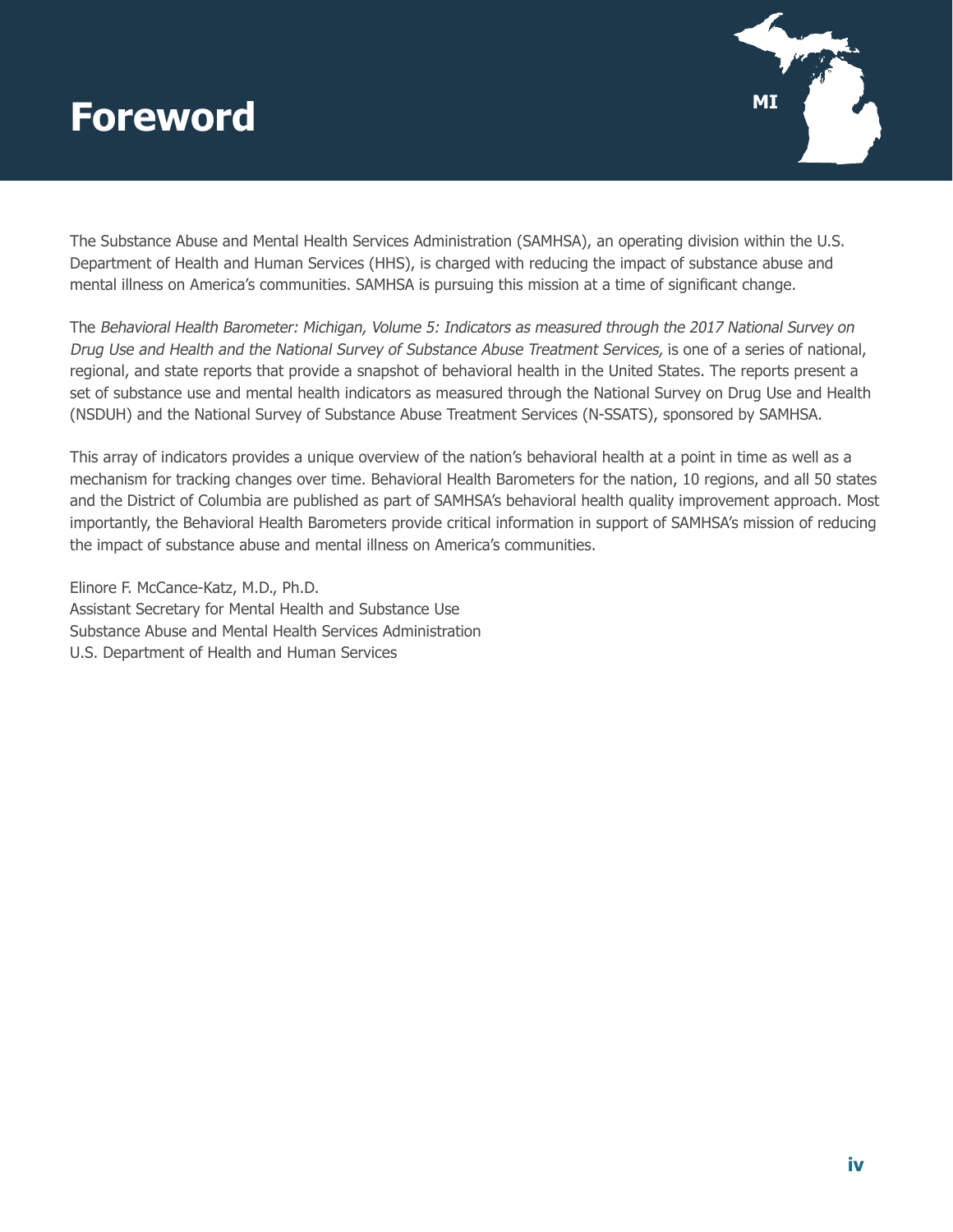# <span id="page-5-0"></span>**MI Introduction**



#### **Purpose of this Report**

Behavioral Health Barometer: Michigan, Volume 5: Indicators as measured through the 2017 National Survey on Drug Use and Health and the National Survey of Substance Abuse Treatment Services provides an annual update on a series of topics that focus on substance use and mental health (collectively referred to as behavioral health) in Michigan. SAMHSA selected specific topics and indicators in this report to represent a cross-section of the key behavioral health indicators that are assessed in SAMHSA data collections, including NSDUH and N-SSATS. This report is intended to provide a concise, reader-friendly summary of key behavioral health measures for lay and professional audiences.

#### **Organization of this Report**

This report is divided into sections based on content areas and age groups. It begins with sections on substance use, mental health, and mental health treatment among youth aged 12 to 17, followed by a section on substance use and mental health among young adults aged 18–25. Next are sections on substance use, misuse, use disorders, and treatment among youth and adults combined, and then mental health and treatment among adults aged 18 or older. Figure titles are included above all graphics, including callouts for figure notes that are presented on pages 33-34. These figure notes include additional information about the measures, populations, and analyses presented in the graphics and text. Definitions of key measures and terms included in the report are presented on pages 35-36.

#### **Methodological Information**

Statistical tests (t-tests) have been conducted for all statements appearing in the text of the report based on NSDUH data that compare estimates between years or population subgroups. Unless explicitly stated that a difference is not statistically significant, all statements based on NSDUH data that describe differences are significant at the .05 level. Standard NSDUH suppression rules have been applied for all NSDUH estimates in this report. Pages 26-29 present N-SSATS data, and because N-SSATS provides counts of people enrolled at all treatment facilities (as opposed to providing estimates based on a sample of treatment facilities), conducting significance tests is not necessary. Tables that display all data points included in this report, including tests of statistical significance and standard errors, are available by request. To request these tables or to ask any questions regarding how to use or interpret the data included in this report, please contact [CBHSQRequest@samhsa.hhs.gov](mailto:CBHSQRequest@samhsa.hhs.gov).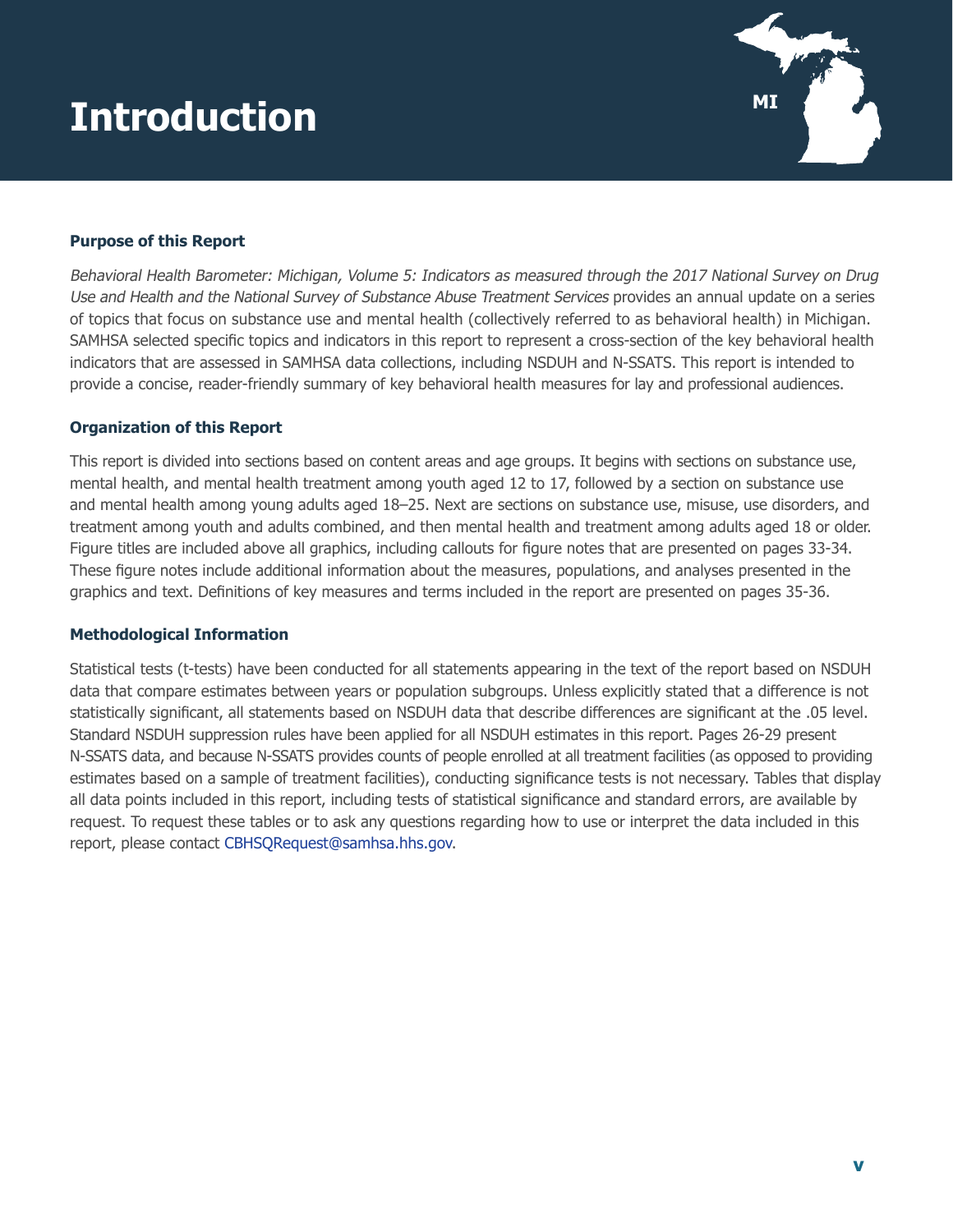# <span id="page-6-0"></span>**Youth Substance Use**

Cigarette Use



### **Changes in Past-Month Cigarette Use among Youth Aged 12–17 in Michigan, Region 5, and the United States (Annual Averages, 2002–2005 and 2014–2017) 1**



Among youth aged 12–17 in Michigan, the annual average percentage of cigarette use in the past month decreased between 2002–2005 and 2014–2017.

During 2014–2017, the annual average prevalence of past-month cigarette use in Michigan was **4.1%** (or **32,000**), similar to both the regional average (**4.5%**) and the national average (**3.9%**).



Error bars indicate 95% confidence interval of the estimate.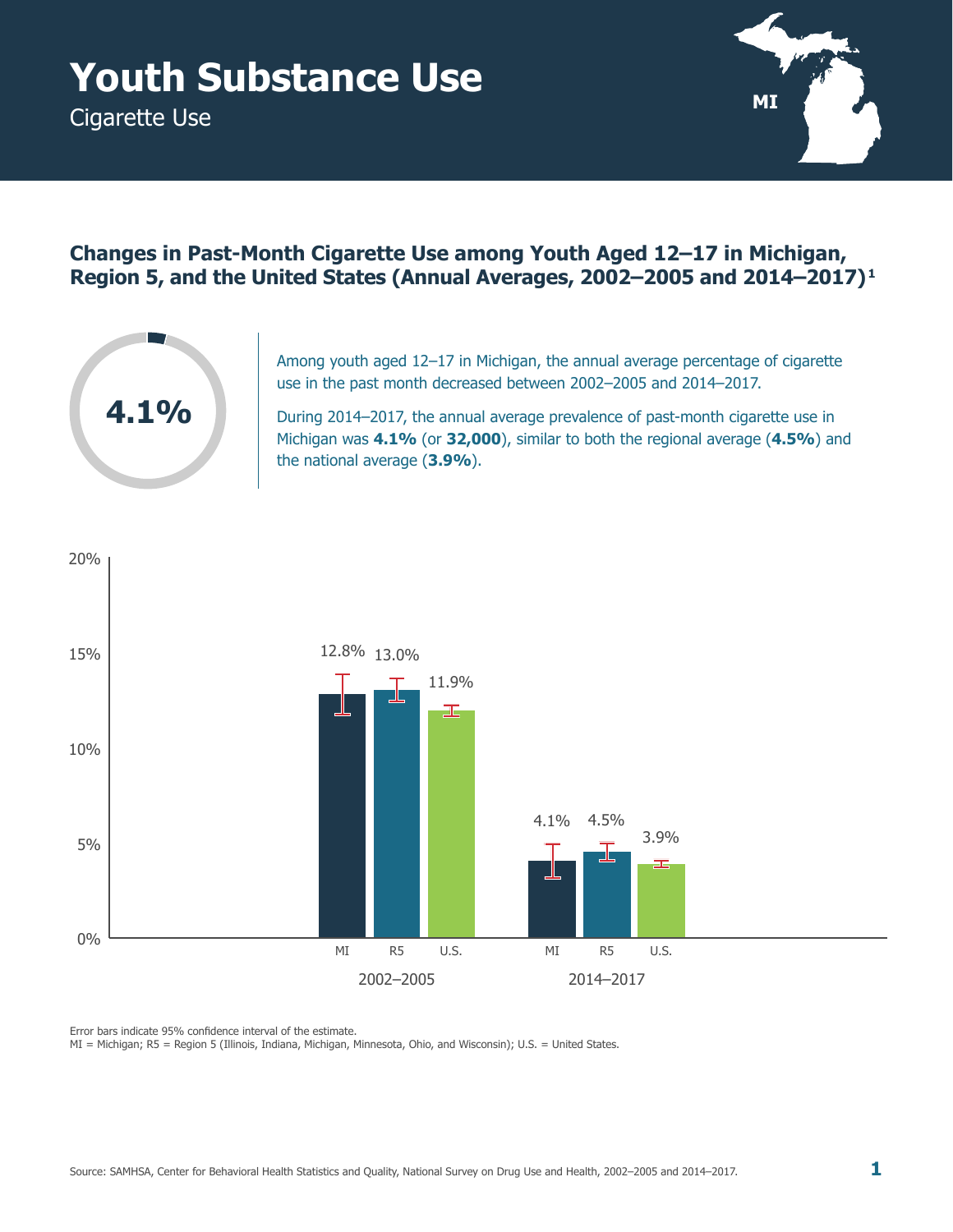# <span id="page-7-0"></span>**Youth Substance Use**

Marijuana Use



### **Changes in Past-Month Marijuana Use among Youth Aged 12–17 in Michigan, Region 5, and the United States (Annual Averages, 2002–2005 and 2014–2017) 1**



Among youth aged 12–17 in Michigan, the annual average percentage of marijuana use in the past month did not significantly change between 2002–2005 and 2014–2017.

During 2014–2017, the annual average prevalence of past-month marijuana use in Michigan was **8.0%** (or **63,000**), similar to the regional average (**7.0%**) but higher than the national average (**6.8%**).



Error bars indicate 95% confidence interval of the estimate.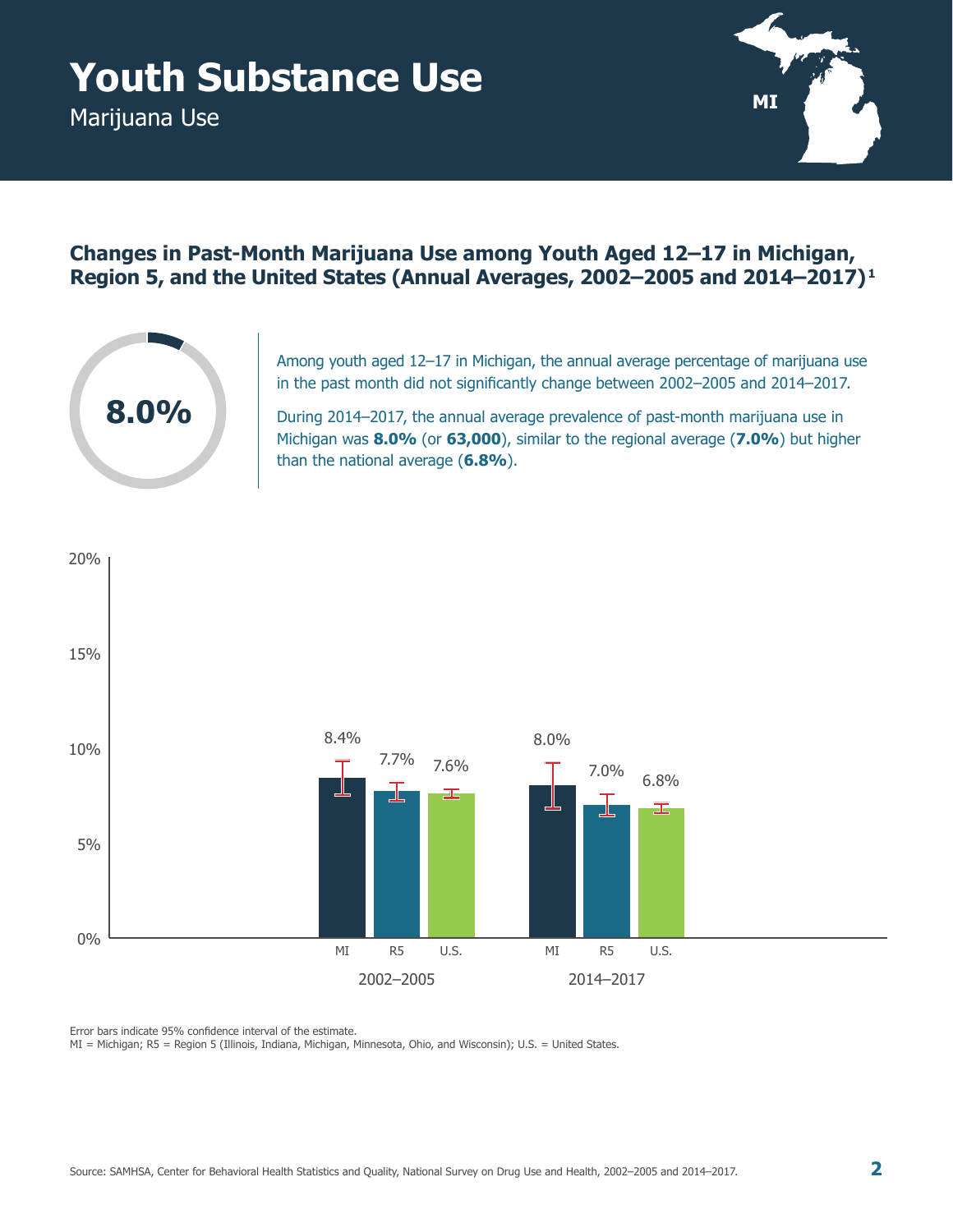<span id="page-8-0"></span>Alcohol Use



### **Changes in Past-Month Alcohol Use among Youth Aged 12–17 in Michigan, Region 5, and the United States (Annual Averages, 2002–2005 and 2014–2017) 1**



Among youth aged 12–17 in Michigan, the annual average percentage of alcohol use in the past month decreased between 2002–2005 and 2014–2017.

During 2014–2017, the annual average prevalence of past-month alcohol use in Michigan was **10.8%** (or **84,000**), similar to both the regional average (**9.8%**) and the national average (**10.1%**).



Error bars indicate 95% confidence interval of the estimate.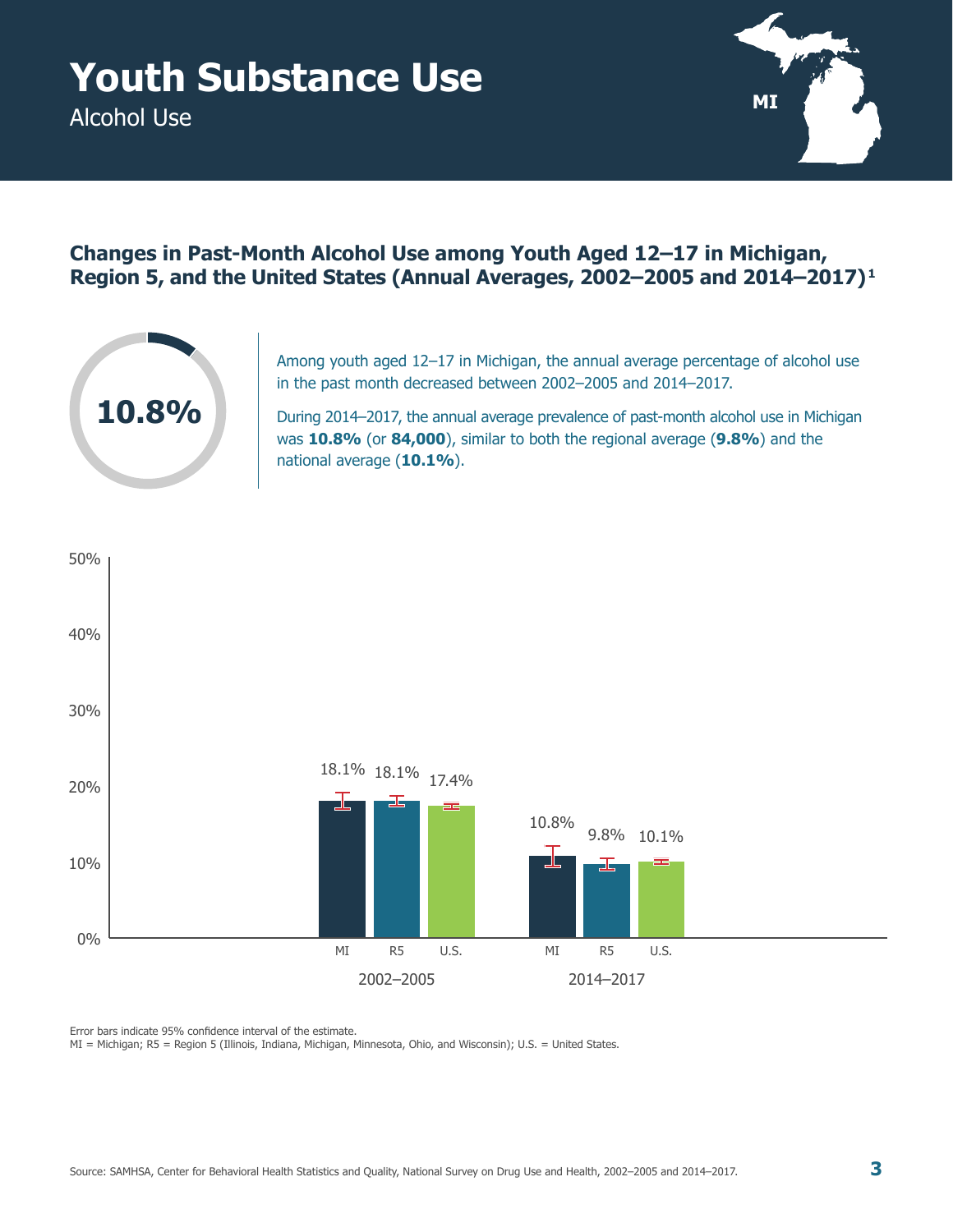# <span id="page-9-0"></span>**Youth Substance Use**

Initiation of Substance Use



### **Past-Year Initiation (First Lifetime Use) of Selected Substances among Youth Aged 12–17 in Michigan, Region 5, and the United States (Annual Average, 2013–2017) 1**

Among youth aged 12–17 in Michigan, during 2013–2017, an annual average of **10.0%** (or **78,000**) used alcohol for the first time in their lives, similar to both the regional average (**9.9%**) and the national average (**9.4%**).

In Michigan, **6.2%** (or **49,000**) used marijuana for the first time in their lives, higher than both the regional average (**5.3%**) and the national average (**4.8%**).

In Michigan, **3.6%** (or **28,000**) used cigarettes for the first time in their lives, similar to both the regional average (**3.0%**) and the national average (**3.1%**).



Error bars indicate 95% confidence interval of the estimate.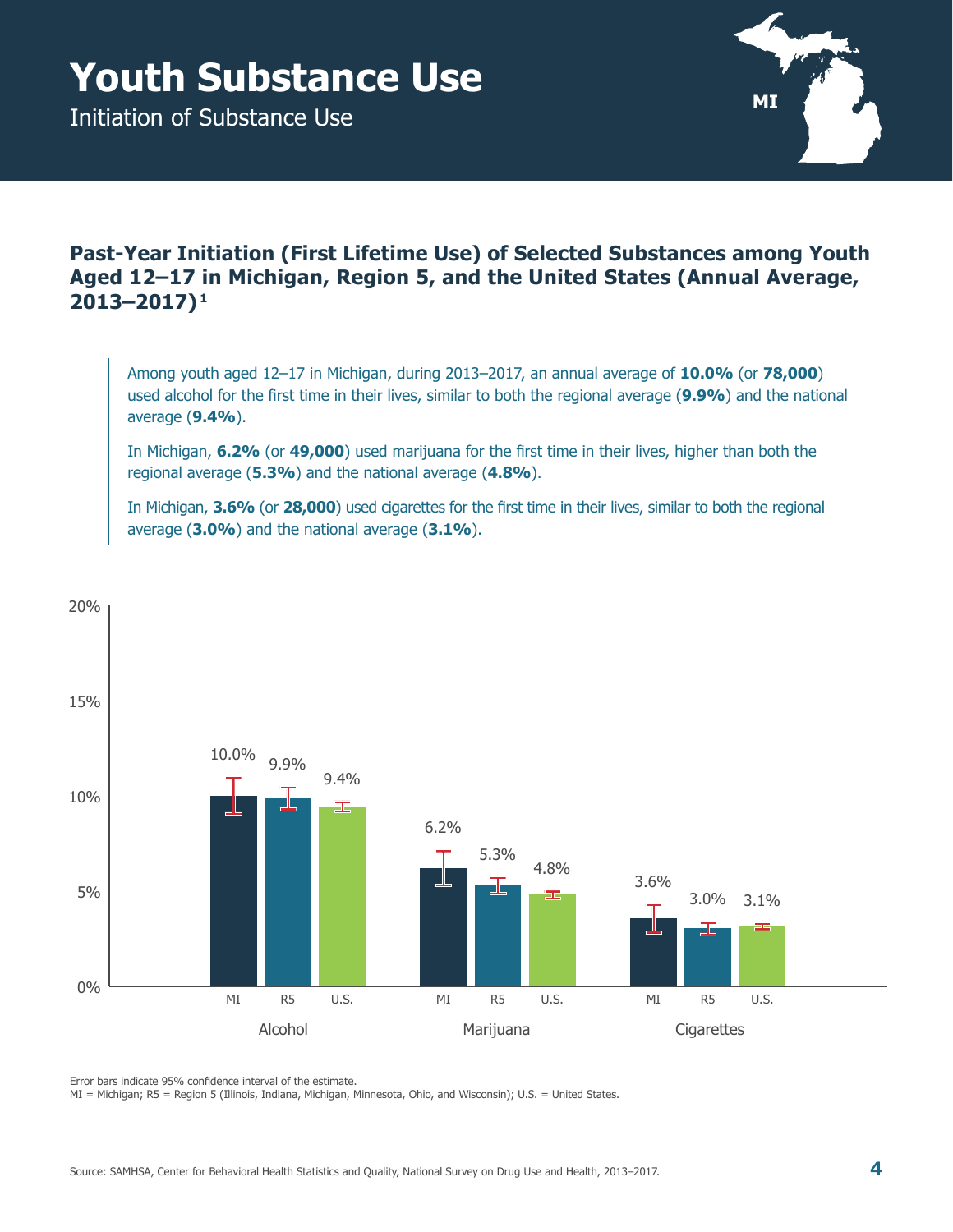### <span id="page-10-0"></span>**Youth Mental Health and Service Use**

Depression



**Changes in Past-Year Major Depressive Episode (MDE) among Youth Aged 12–17 in Michigan, Region 5, and the United States (Annual Averages, 2004–2008 and 2013–2017) 1, 2**



Among youth aged 12–17 in Michigan, the annual average percentage with a major depressive episode (MDE) in the past year increased between 2004–2008 and 2013–2017.

During 2013–2017, the annual average prevalence of past-year MDE in Michigan was **12.5%** (or **96,000**), similar to both the regional average (**13.0%**) and the national average (**12.1%**).



Error bars indicate 95% confidence interval of the estimate.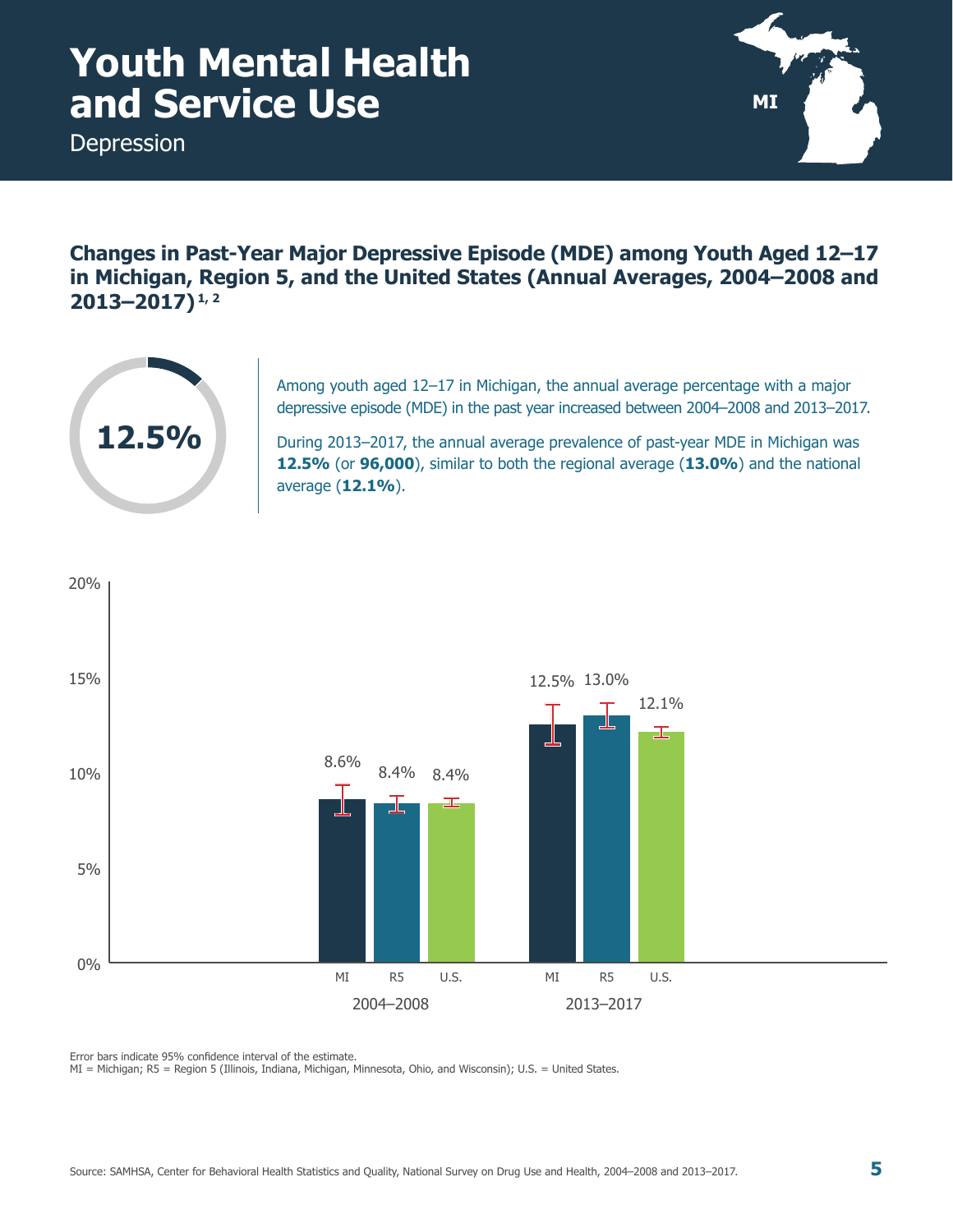### <span id="page-11-0"></span>**Youth Mental Health and Service Use**

Depression Care



**Past-Year Depression Care among Youth Aged 12–17 with Major Depressive Episode (MDE) in Michigan, Region 5, and the United States (Annual Average, 2013–2017) 1,3**



Among youth aged 12–17 in Michigan during 2013–2017 with a MDE in the past year, an annual average of **41.5%** (or **40,000**) received depression care in the past year, similar to both the regional average (**43.4%**) and the national average (**40.3%**).



Error bars indicate 95% confidence interval of the estimate.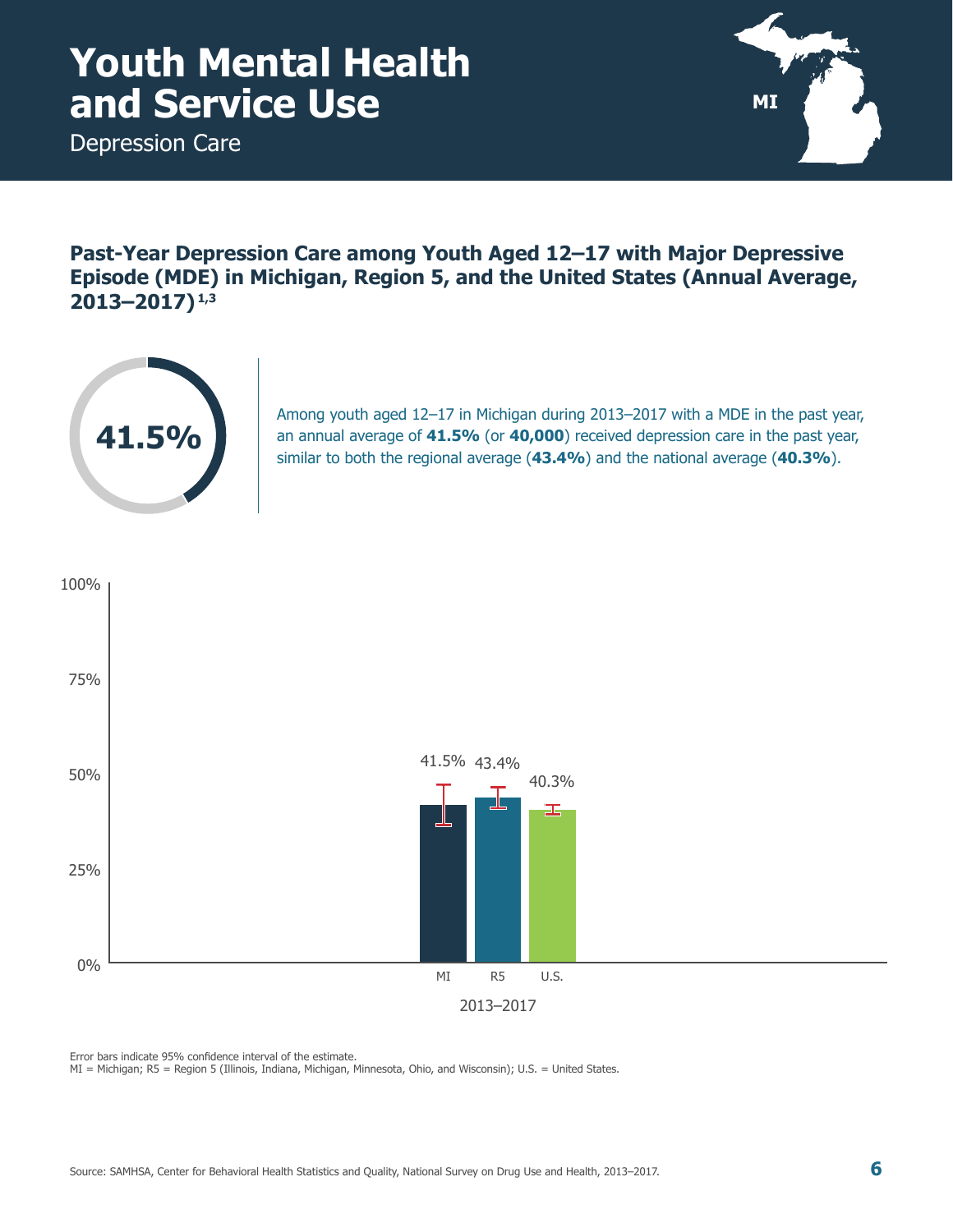<span id="page-12-0"></span>Tobacco Use



#### **Changes in Past-Year Tobacco Use among Young Adults Aged 18–25 in Michigan, Region 5, and the United States (Annual Averages, 2002–2005 and 2014–2017) 1**



Among young adults aged 18–25 in Michigan, the annual average percentage of tobacco use in the past year decreased between 2002–2005 and 2014–2017.

During 2014–2017, the annual average prevalence of past-year tobacco use in Michigan was **44.9%** (or **498,000**), similar to the regional average (**46.8%**) but higher than the national average (**42.6%**).



Error bars indicate 95% confidence interval of the estimate.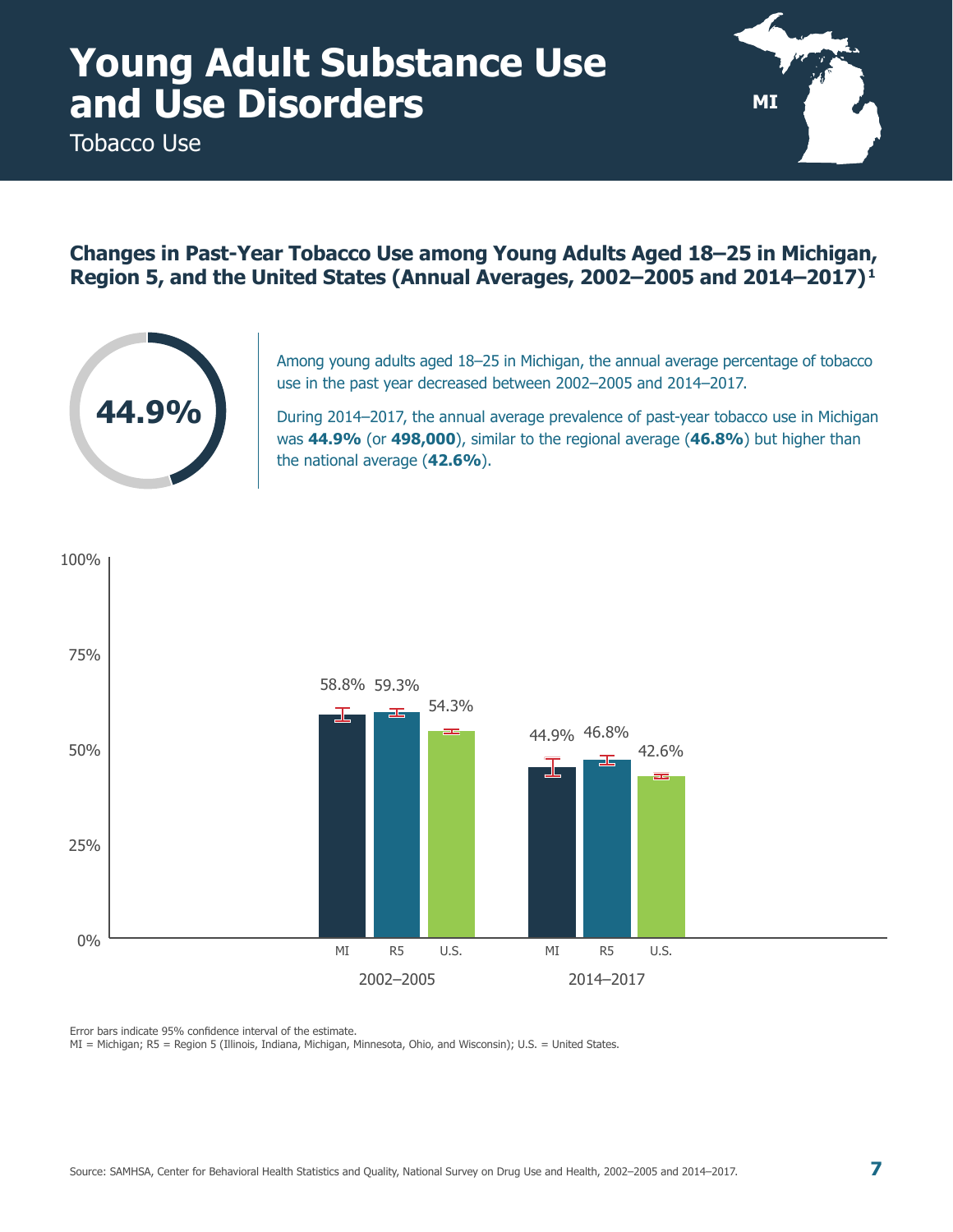<span id="page-13-0"></span>Marijuana Use



#### **Changes in Past-Year Marijuana Use among Young Adults Aged 18–25 in Michigan, Region 5, and the United States (Annual Averages, 2002–2005 and 2014–2017) 1**



Among young adults aged 18–25 in Michigan, the annual average percentage of marijuana use in the past year increased between 2002–2005 and 2014–2017.

During 2014–2017, the annual average prevalence of past-year marijuana use in Michigan was **35.6%** (or **395,000**), similar to the regional average (**33.8%**) but higher than the national average (**33.0%**).



Error bars indicate 95% confidence interval of the estimate. MI = Michigan; R5 = Region 5 (Illinois, Indiana, Michigan, Minnesota, Ohio, and Wisconsin); U.S. = United States.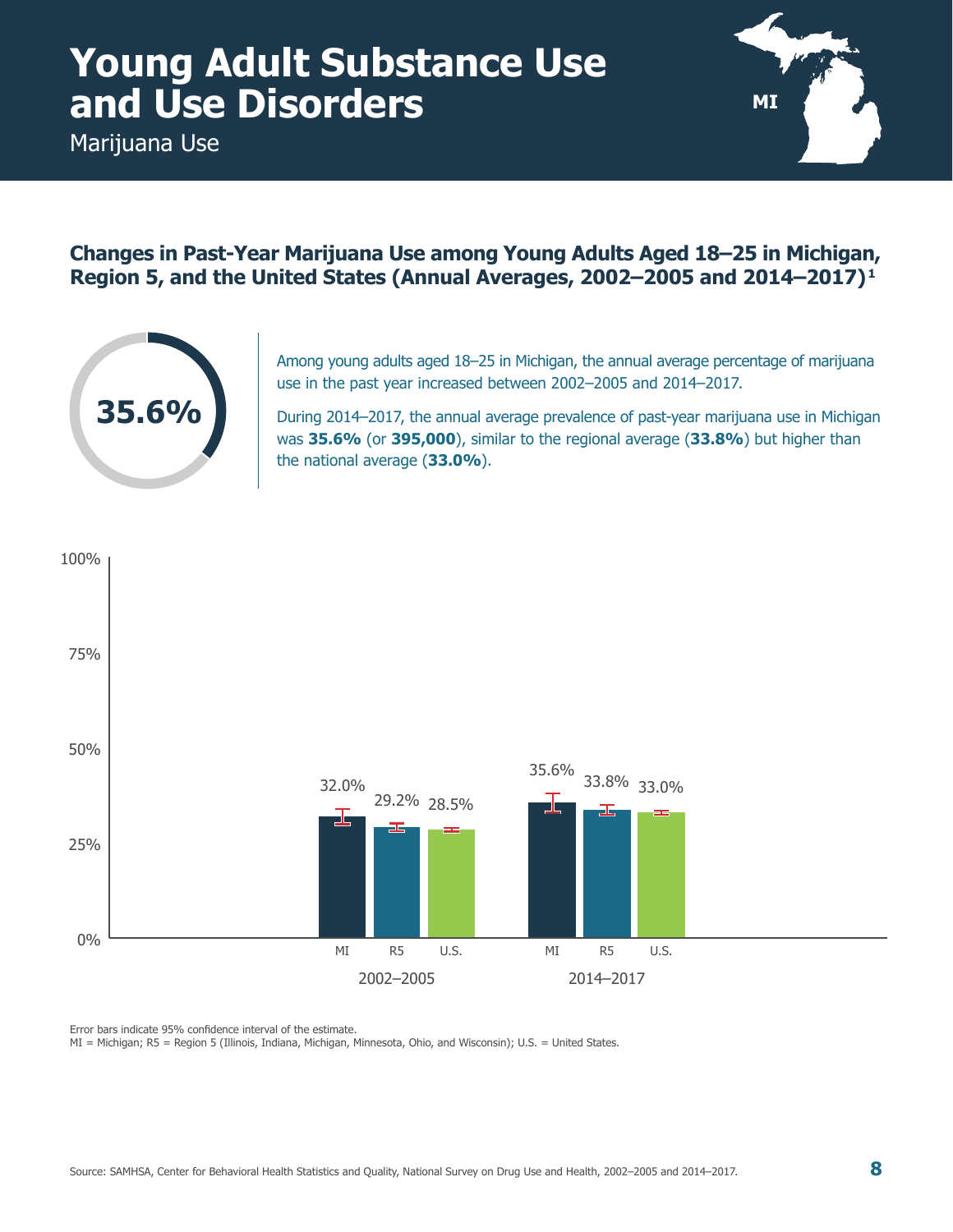<span id="page-14-0"></span>Marijuana Use Disorder



**Changes in Past-Year Marijuana Use Disorder among Young Adults Aged 18–25 in Michigan, Region 5, and the United States (Annual Averages, 2002–2005 and 2014–2017) 1**



Among young adults aged 18–25 in Michigan, the annual average percentage of marijuana use disorder in the past year decreased between 2002–2005 and 2014–2017.

During 2014–2017, the annual average prevalence of past-year marijuana use disorder in Michigan was **5.0%** (or **55,000**), similar to both the regional average (**4.7%**) and the national average (**5.1%**).



Error bars indicate 95% confidence interval of the estimate.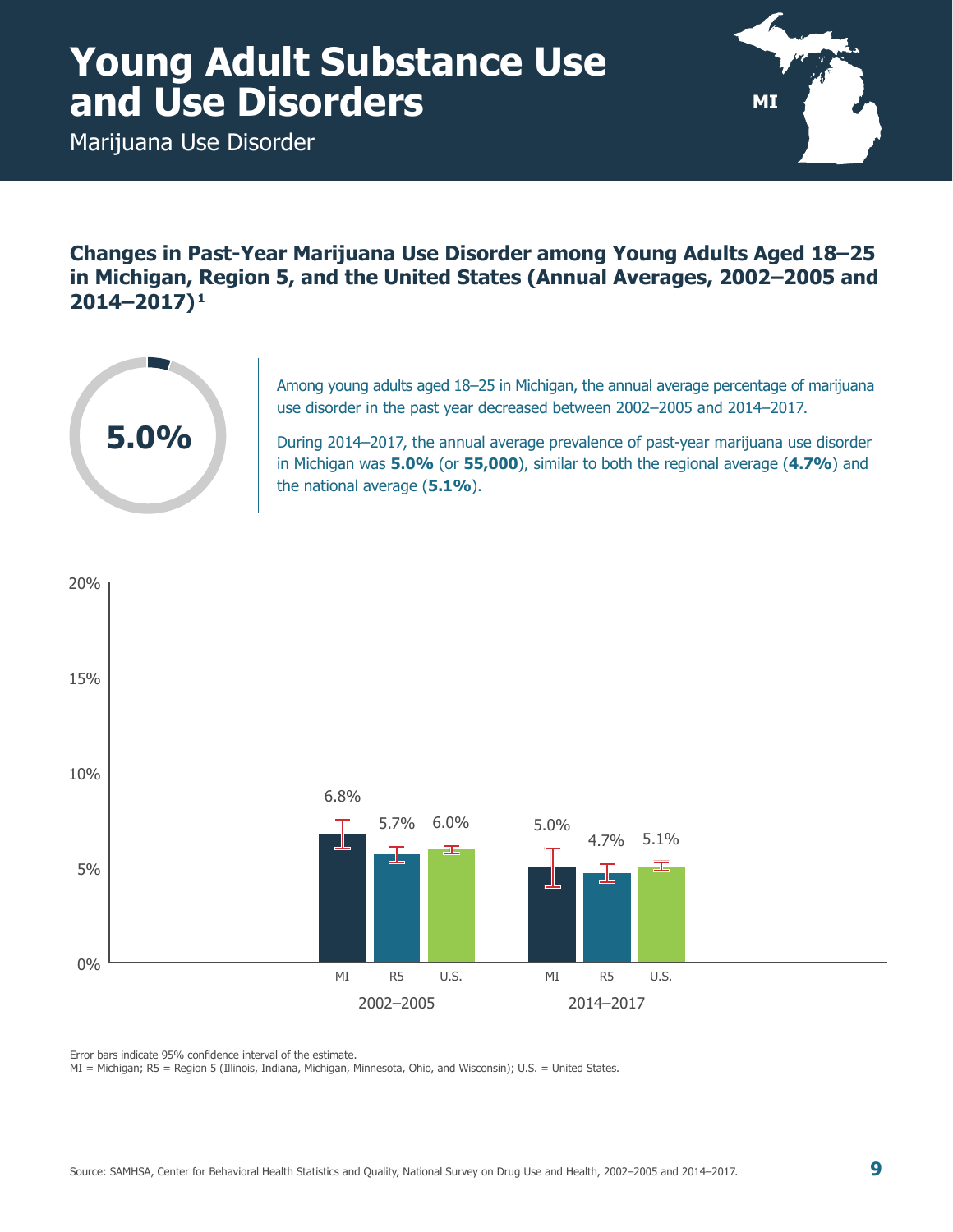<span id="page-15-0"></span>Opioid Use Disorder



### **Past-Year Opioid Use Disorder among Young Adults Aged 18–25 in Michigan, Region 5, and the United States (Annual Average, 2015–2017) 1**



Among young adults aged 18–25 in Michigan, during 2015–2017, an annual average of **1.3%** (or **14,000**) had opioid use disorder in the past year, similar to both the regional average (**1.3%**) and the national average (**1.3%**).



Error bars indicate 95% confidence interval of the estimate.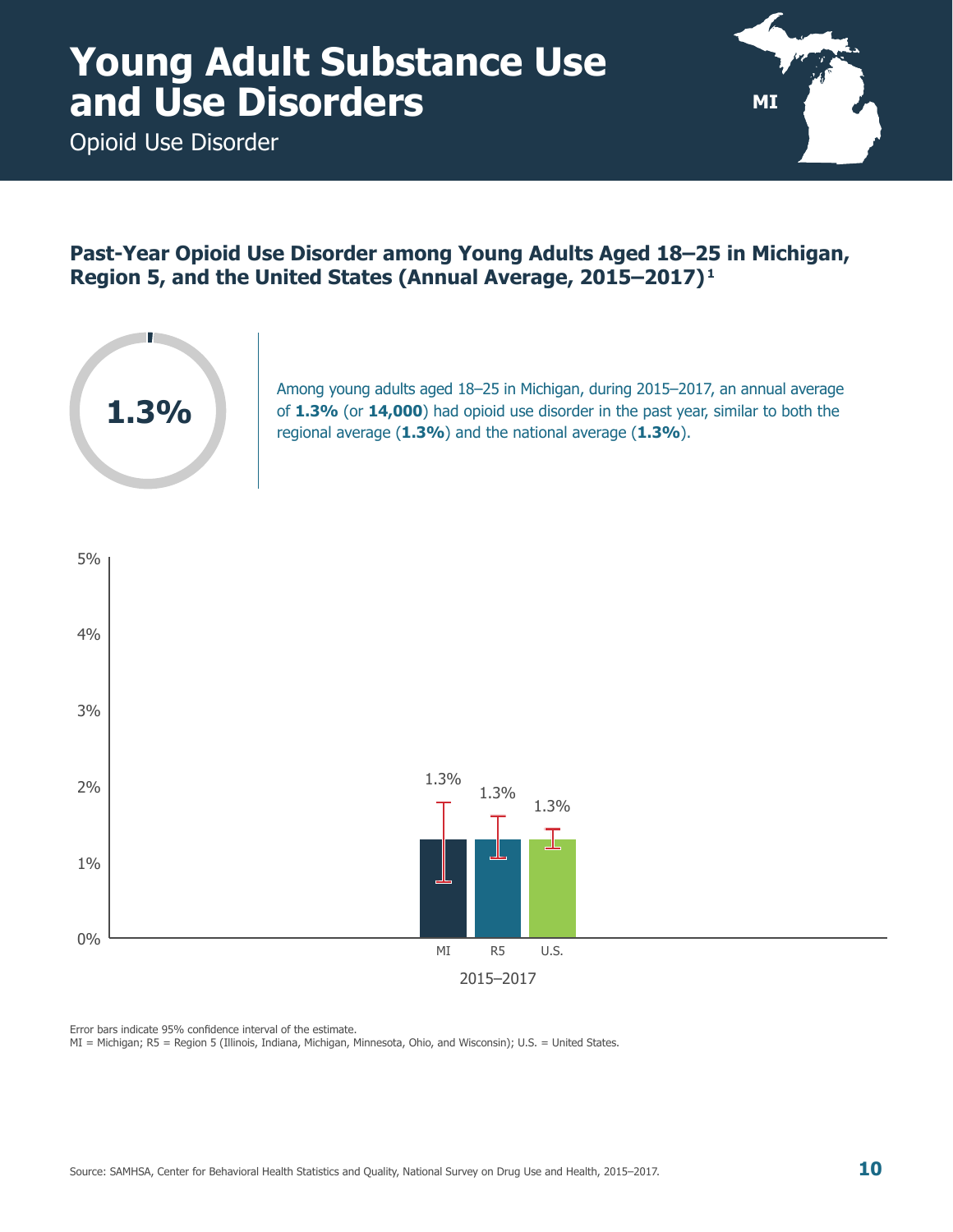<span id="page-16-0"></span>Illicit Drug Use Disorder



#### **Past-Year Illicit Drug Use Disorder among Young Adults Aged 18–25 in Michigan, Region 5, and the United States (Annual Average, 2015–2017) 1**



Among young adults aged 18–25 in Michigan, during 2015–2017, an annual average of **7.4%** (or **81,000**) had illicit drug use disorder in the past year, similar to both the regional average (**6.8%**) and the national average (**7.2%**).



Error bars indicate 95% confidence interval of the estimate.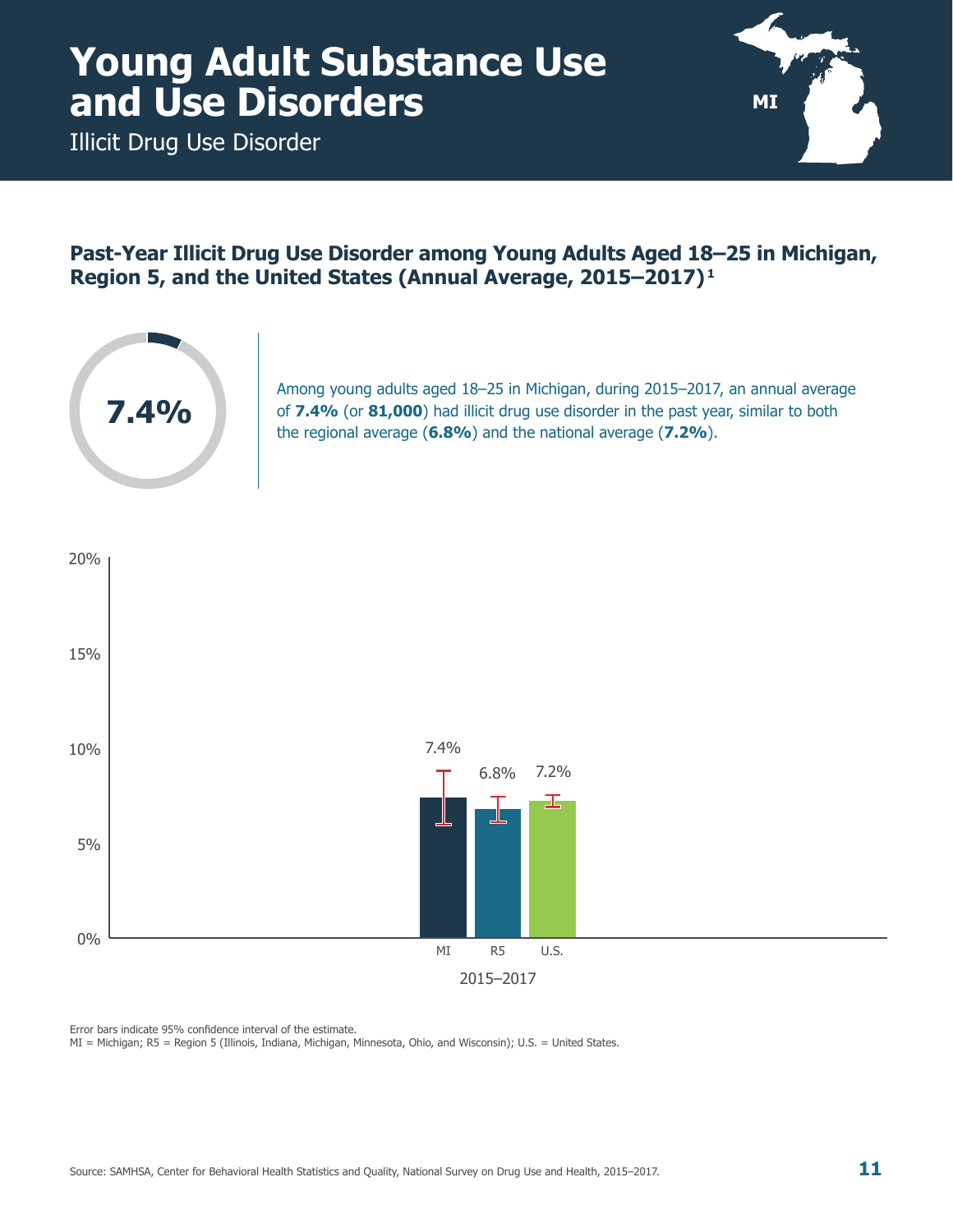<span id="page-17-0"></span>Binge Alcohol Use



#### **Past-Month Binge Alcohol Use among Young Adults Aged 18–25 in Michigan, Region 5, and the United States (Annual Average, 2015–2017) 1,4**



Among young adults aged 18–25 in Michigan, during 2015-2017, the annual average prevalence of past-month binge alcohol use was **40.2%** (or **444,000**), similar to both the regional average (**42.4%**) and the national average (**38.1%**).



Error bars indicate 95% confidence interval of the estimate.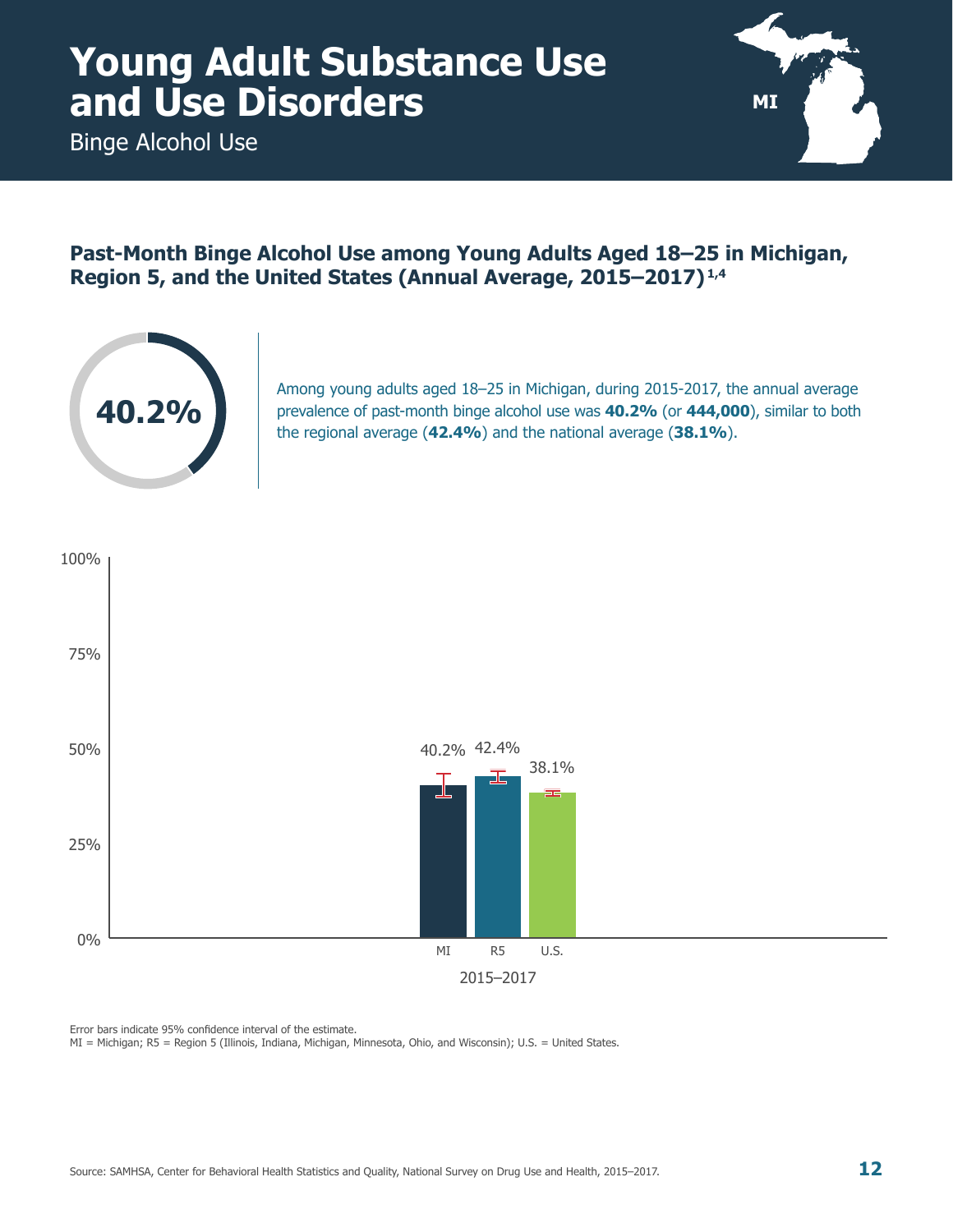<span id="page-18-0"></span>Alcohol Use Disorder



**Changes in Past-Year Alcohol Use Disorder among Young Adults Aged 18–25 in Michigan, Region 5, and the United States (Annual Averages, 2002–2005 and 2014–2017) 1**



Among young adults aged 18–25 in Michigan, the annual average percentage of alcohol use disorder in the past year decreased between 2002–2005 and 2014–2017.

During 2014–2017, the annual average prevalence of past-year alcohol use disorder in Michigan was **10.1%** (or **112,000**), lower than the regional average (**12.0%**) but similar to the national average (**11.0%**).



Error bars indicate 95% confidence interval of the estimate.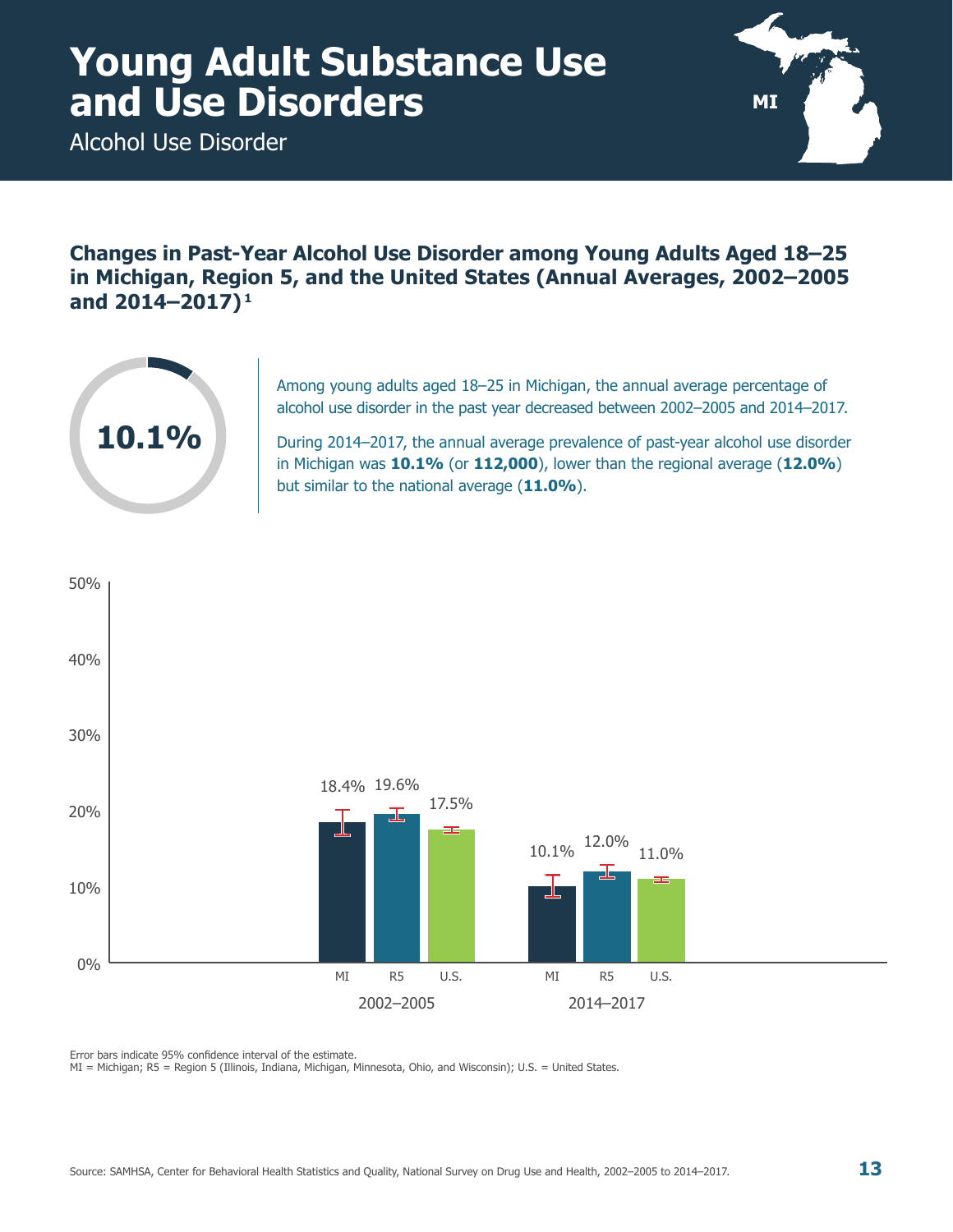<span id="page-19-0"></span>Substance Use Disorder



#### **Past-Year Substance Use Disorder among Young Adults Aged 18–25 in Michigan, Region 5, and the United States (Annual Average, 2015–2017) 1**



Among young adults aged 18–25 in Michigan, during 2015-2017, an annual average of **14.8%** (or **163,000**) had a substance use disorder in the past year, similar to both the regional average (**15.8%**) and the national average (**15.1%**).



Error bars indicate 95% confidence interval of the estimate.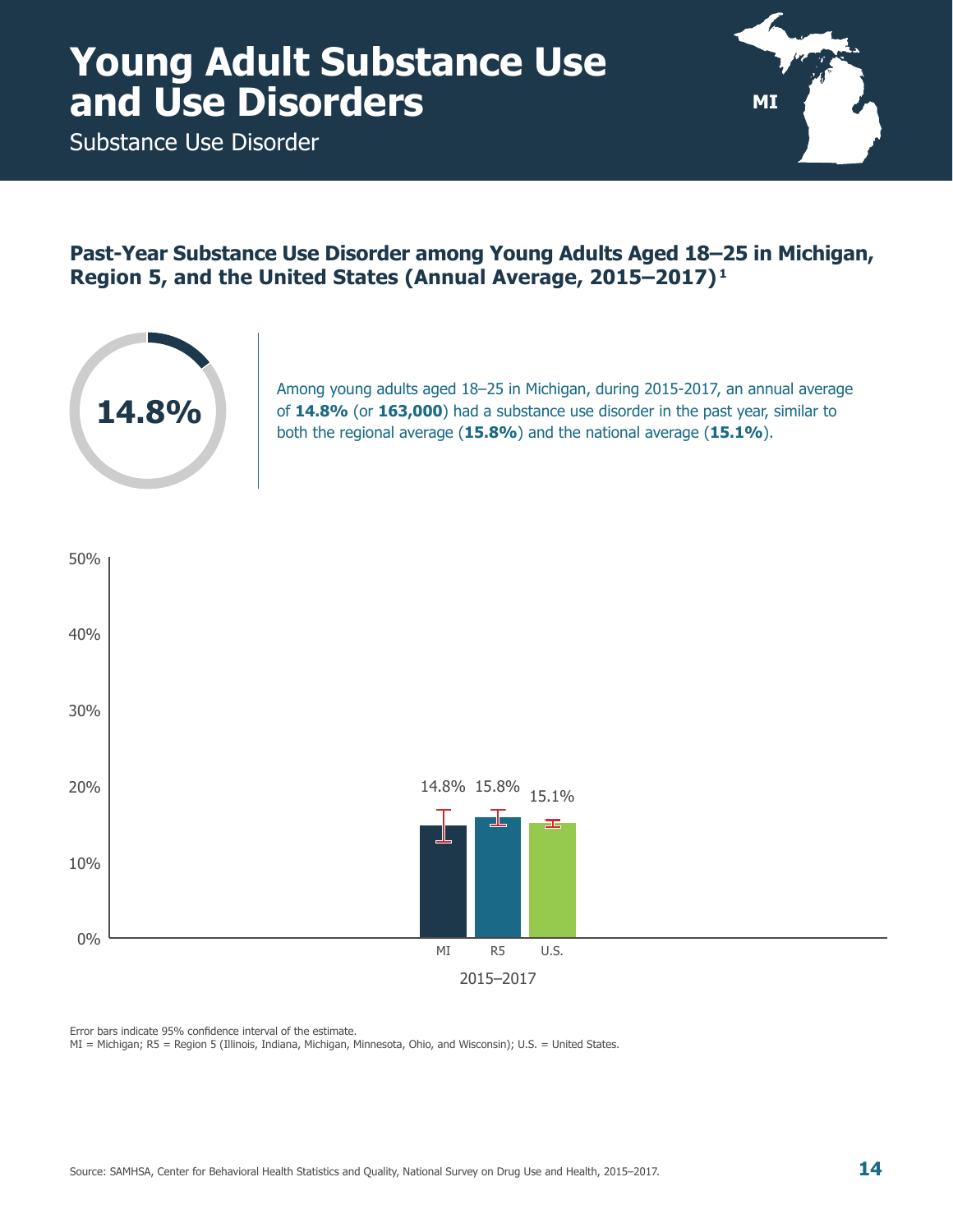# <span id="page-20-0"></span>**Young Adult Mental Health** MI

Serious Thoughts of Suicide



**Changes in Past-Year Serious Thoughts of Suicide among Young Adults Aged 18–25 in Michigan, Region 5, and the United States (Annual Averages, 2008–2012 and 2013–2017) 1,5**



Among young adults aged 18–25 in Michigan, the annual average percentage with serious thoughts of suicide in the past year did not significantly change between 2008–2012 and 2013–2017.

During 2013–2017, the annual average prevalence of past-year serious thoughts of suicide in Michigan was **9.0%** (or **99,000**), similar to both the regional average (**9.0%**) and the national average (**8.5%**).



Error bars indicate 95% confidence interval of the estimate.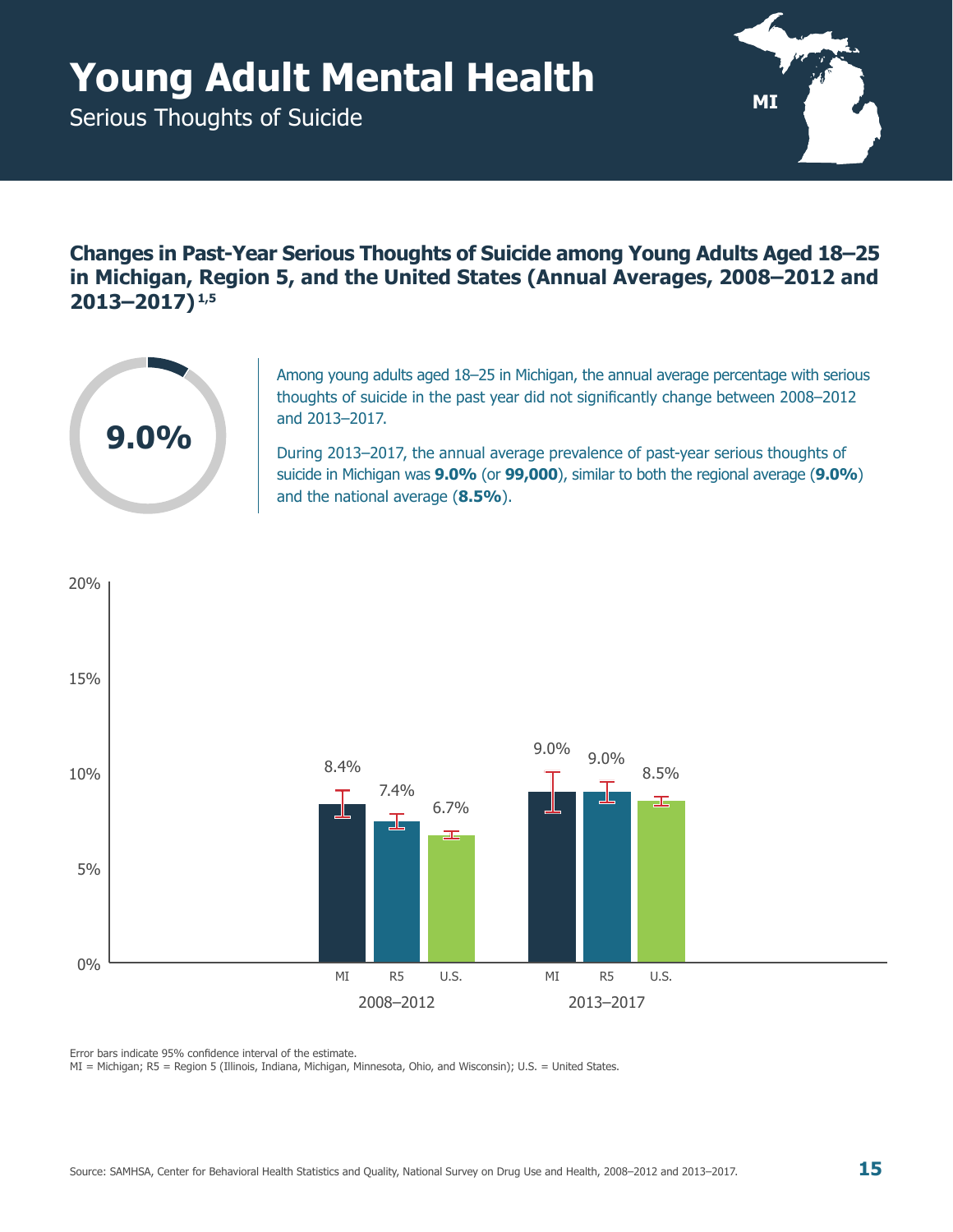# <span id="page-21-0"></span>**Young Adult Mental Health** MI

Serious Mental Illness



**Changes in Past-Year Serious Mental Illness (SMI) among Young Adults Aged 18–25 in Michigan, Region 5, and the United States (Annual Averages, 2008–2012 and 2013–2017) 1,6**



Among young adults aged 18–25 in Michigan, the annual average percentage with a serious mental illness (SMI) in the past year increased between 2008–2012 and 2013–2017.

During 2013–2017, the annual average prevalence of past-year SMI in Michigan was **6.0%** (or **67,000**), similar to both the regional average (**6.1%**) and the national average (**5.5%**).



Error bars indicate 95% confidence interval of the estimate.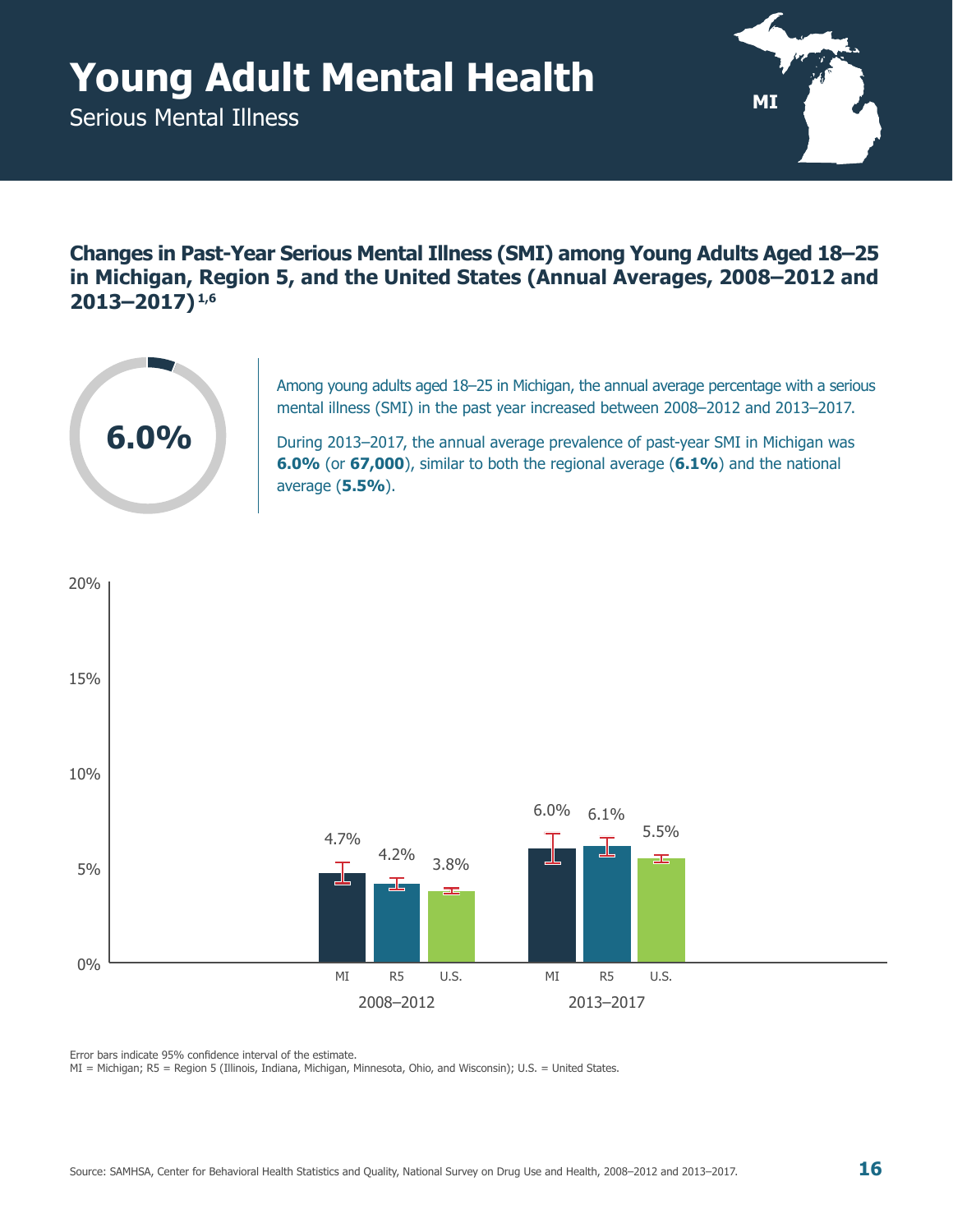<span id="page-22-0"></span>Tobacco Use



### **Changes in Past-Year Tobacco Use among People Aged 12 or Older in Michigan, Region 5, and the United States (Annual Averages, 2002–2005 and 2014–2017) 1**



Among people aged 12 or older in Michigan, the annual average percentage of tobacco use in the past year decreased between 2002–2005 and 2014–2017.

During 2014–2017, the annual average prevalence of past-year tobacco use in Michigan was **32.2%** (or **2,709,000**), similar to the regional average (**31.4%**) but higher than the national average (**28.9%**).



Error bars indicate 95% confidence interval of the estimate.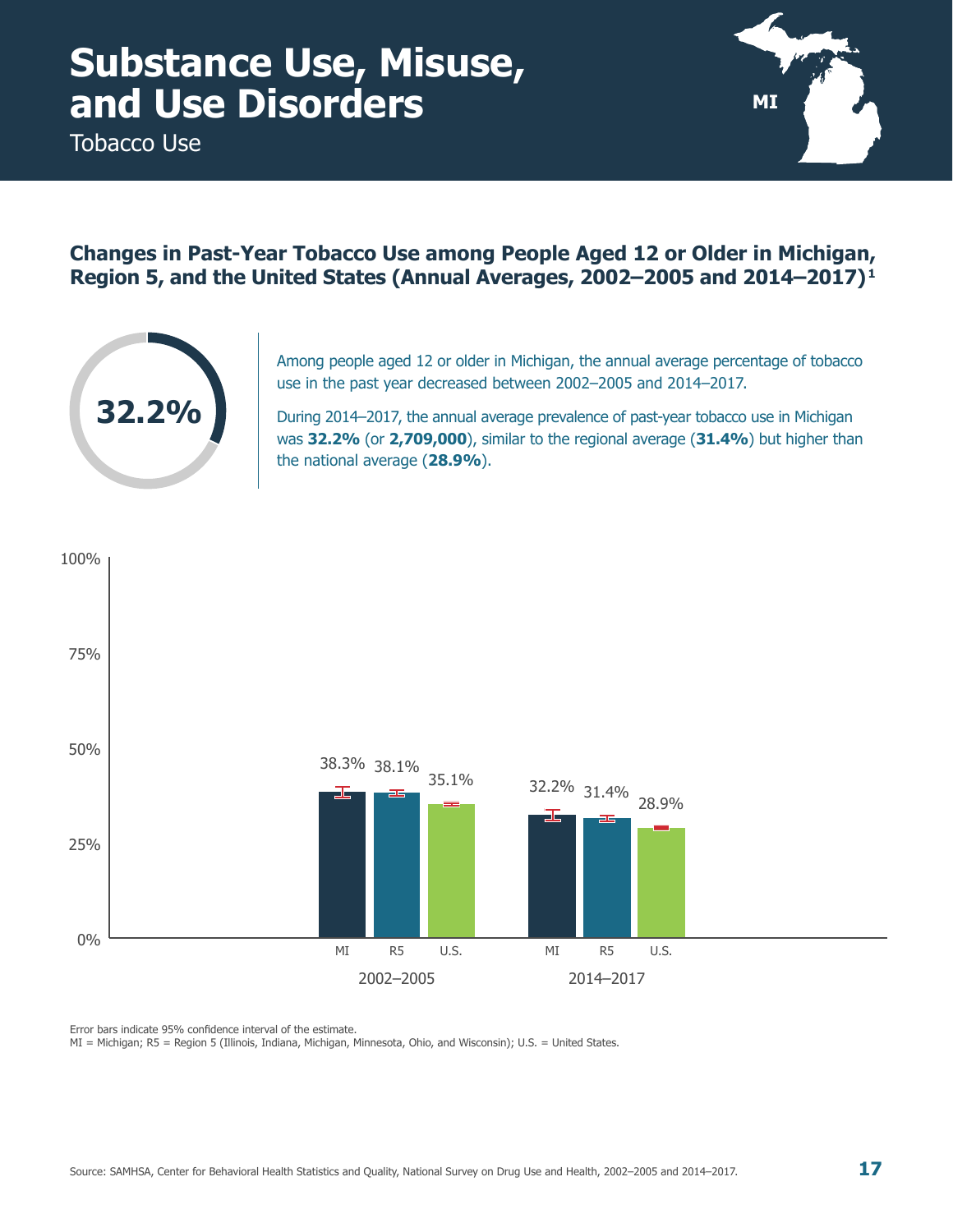<span id="page-23-0"></span>Marijuana Use



### **Changes in Past-Year Marijuana Use among People Aged 12 or Older in Michigan, Region 5, and the United States (Annual Averages, 2002–2005 and 2014–2017) 1**



Among people aged 12 or older in Michigan, the annual average percentage of marijuana use in the past year increased between 2002–2005 and 2014–2017.

During 2014–2017, the annual average prevalence of past-year marijuana use in Michigan was **16.2%** (or **1,362,000**), higher than both the regional average (**13.6%**) and the national average (**13.9%**).



Error bars indicate 95% confidence interval of the estimate.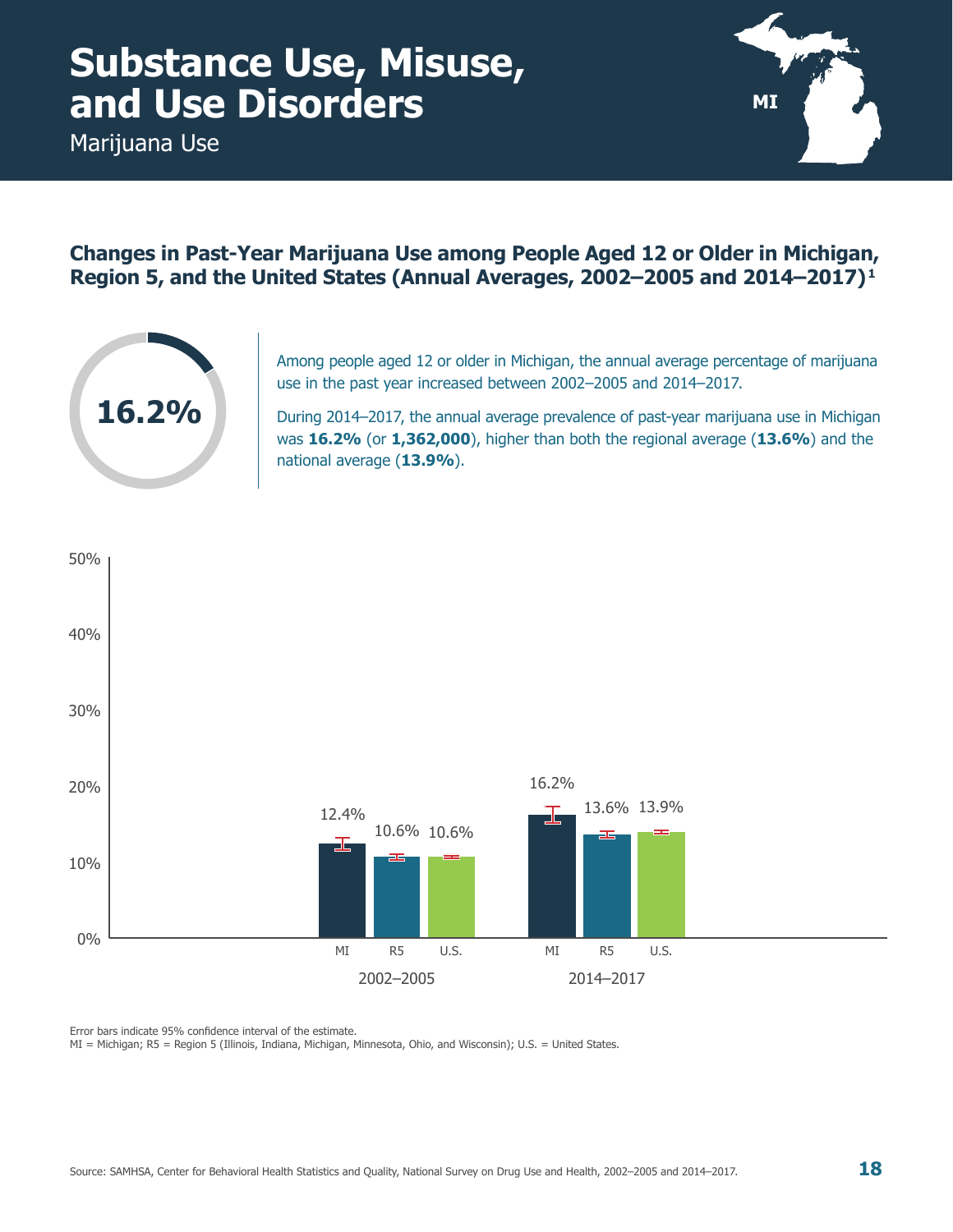<span id="page-24-0"></span>Marijuana Use Disorder



**Changes in Past-Year Marijuana Use Disorder among People Aged 12 or Older in Michigan, Region 5, and the United States (Annual Averages, 2002–2005 and 2014–2017) 1**



Among people aged 12 or older in Michigan, the annual average percentage of marijuana use disorder in the past year decreased between 2002–2005 and 2014–2017.

During 2014–2017, the annual average prevalence of past-year marijuana use disorder in Michigan was **1.6%** (or **135,000**), higher than the regional average (**1.3%**) but similar to the national average (**1.5%**).



Error bars indicate 95% confidence interval of the estimate.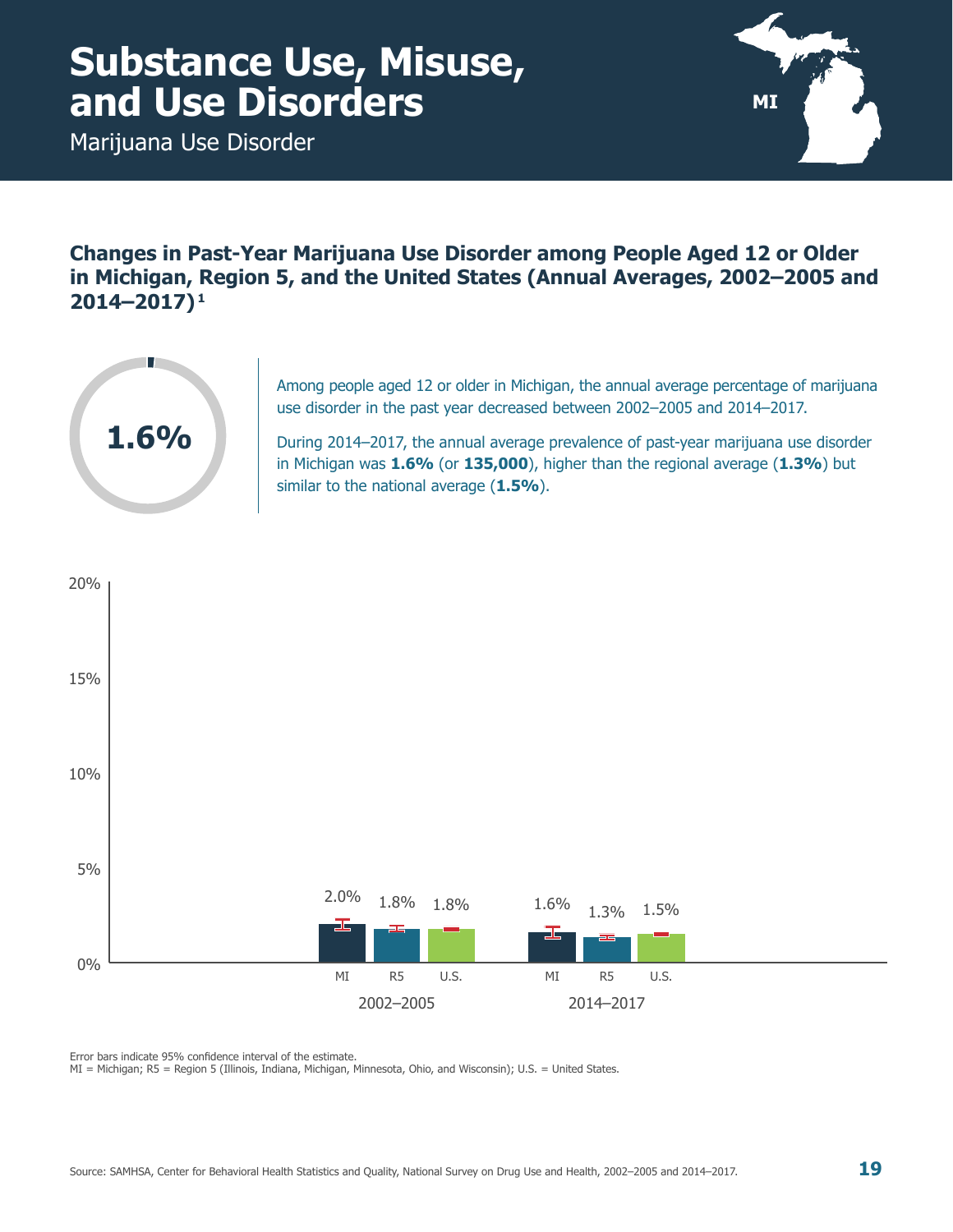<span id="page-25-0"></span>Heroin Use



### **Changes in Past-Year Heroin Use among People Aged 12 or Older in Michigan, Region 5, and the United States (Annual Averages, 2002–2005 and 2014–2017) 1**



Among people aged 12 or older in Michigan, the annual average percentage of heroin use in the past year increased between 2002–2005 and 2014–2017.

During 2014–2017, the annual average prevalence of past-year heroin use in Michigan was **0.33%** (or **28,000**), similar to both the regional average (**0.36%**) and the national average (**0.33%**).



Error bars indicate 95% confidence interval of the estimate.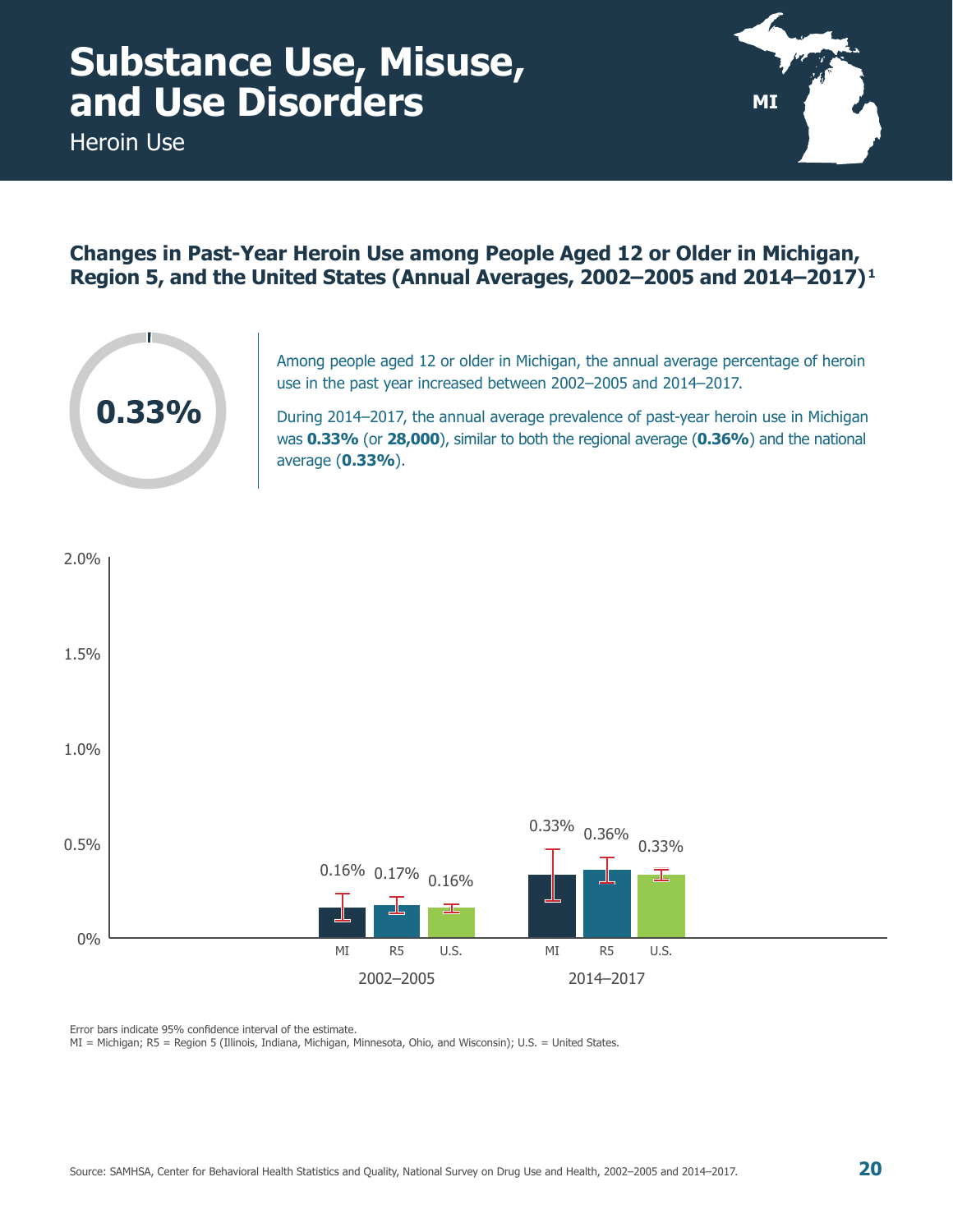<span id="page-26-0"></span>Misuse of Prescription Pain Relievers



### **Past-Year Misuse of Prescription Pain Relievers among People Aged 12 or Older in Michigan, Region 5, and the United States (Annual Average, 2015–2017) 1**



Among people aged 12 or older in Michigan, during 2015–2017, **4.8%** (or **405,000**) misused prescription pain relievers in the past year, similar to both the regional average (**4.3%**) and the national average (**4.3%**).



Error bars indicate 95% confidence interval of the estimate.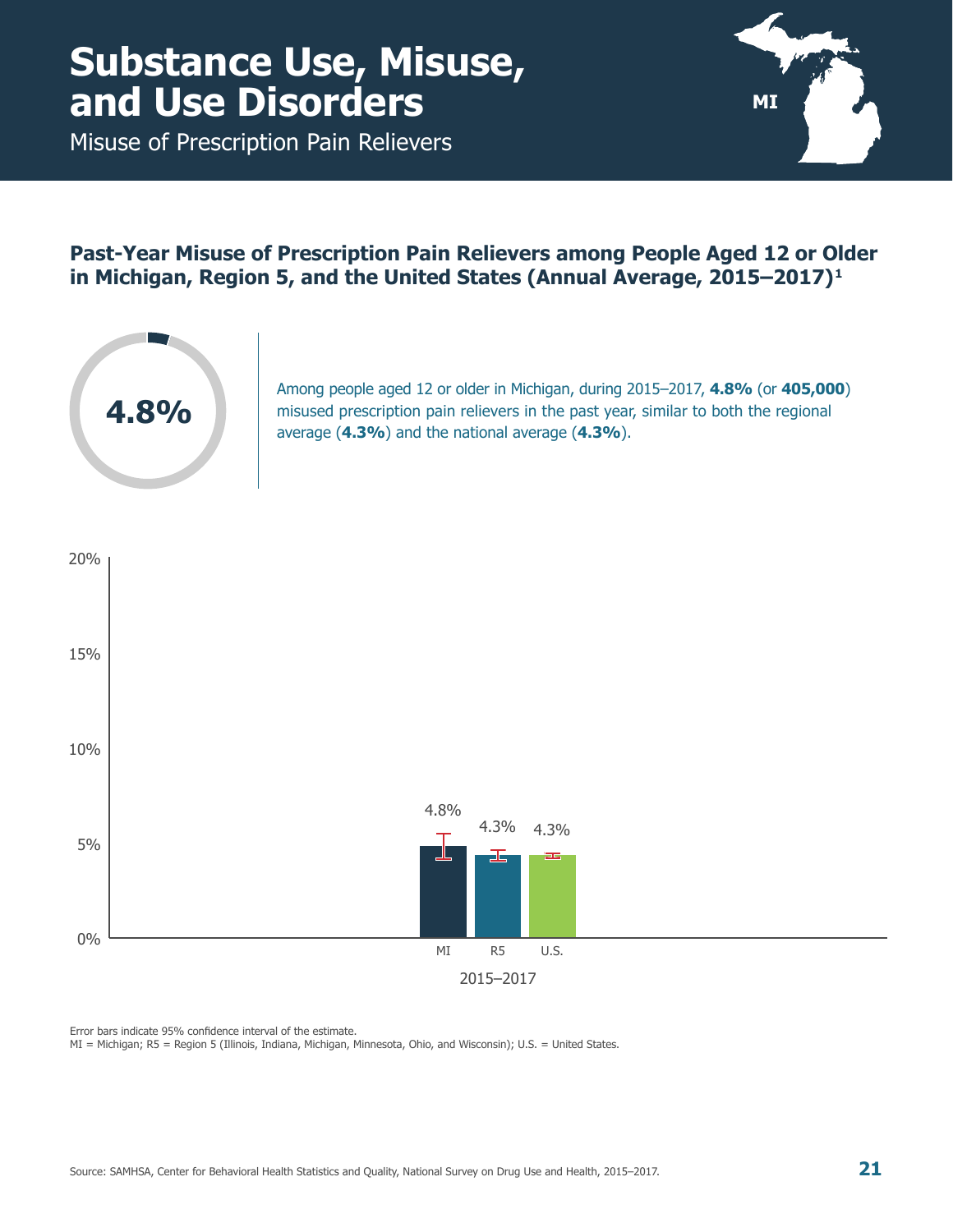<span id="page-27-0"></span>Opioid Use Disorder



### **Past-Year Opioid Use Disorder among People Aged 12 or Older in Michigan, Region 5, and the United States (Annual Average, 2015–2017) 1**



Among people aged 12 or older in Michigan, during 2015–2017, **0.9%** (or **79,000**) had opioid use disorder in the past year, similar to both the regional average (**0.8%**) and the national average (**0.8%**).



Error bars indicate 95% confidence interval of the estimate.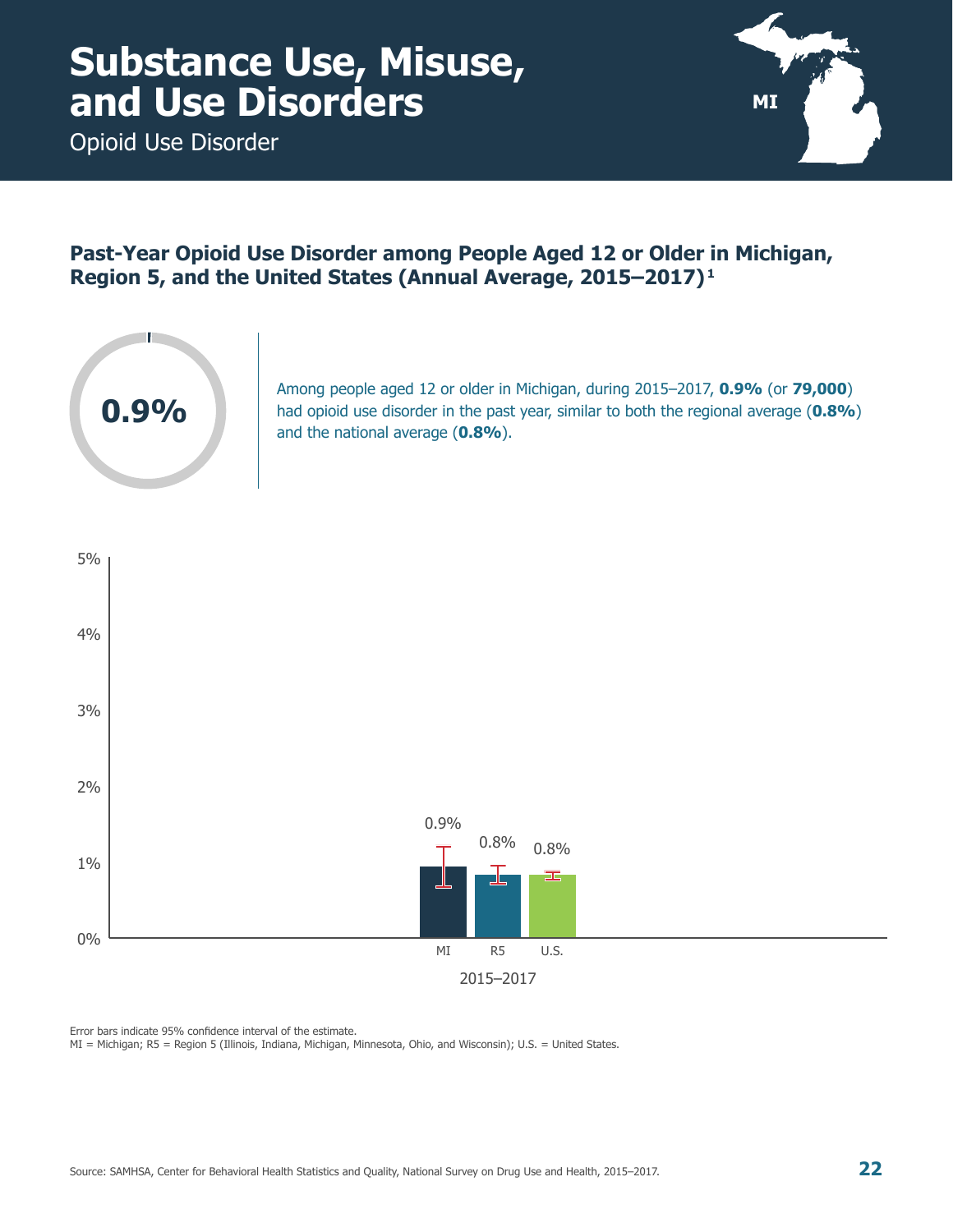<span id="page-28-0"></span>Illicit Drug Use Disorder



### **Past-Year Illicit Drug Use Disorder among People Aged 12 or Older in Michigan, Region 5, and the United States (Annual Average, 2015–2017) 1**



Among people aged 12 or older in Michigan, during 2015–2017, **3.1%** (or **259,000**) had illicit drug use disorder in the past year, higher than the regional average (**2.6%**) but similar to the national average (**2.8%**).



Error bars indicate 95% confidence interval of the estimate.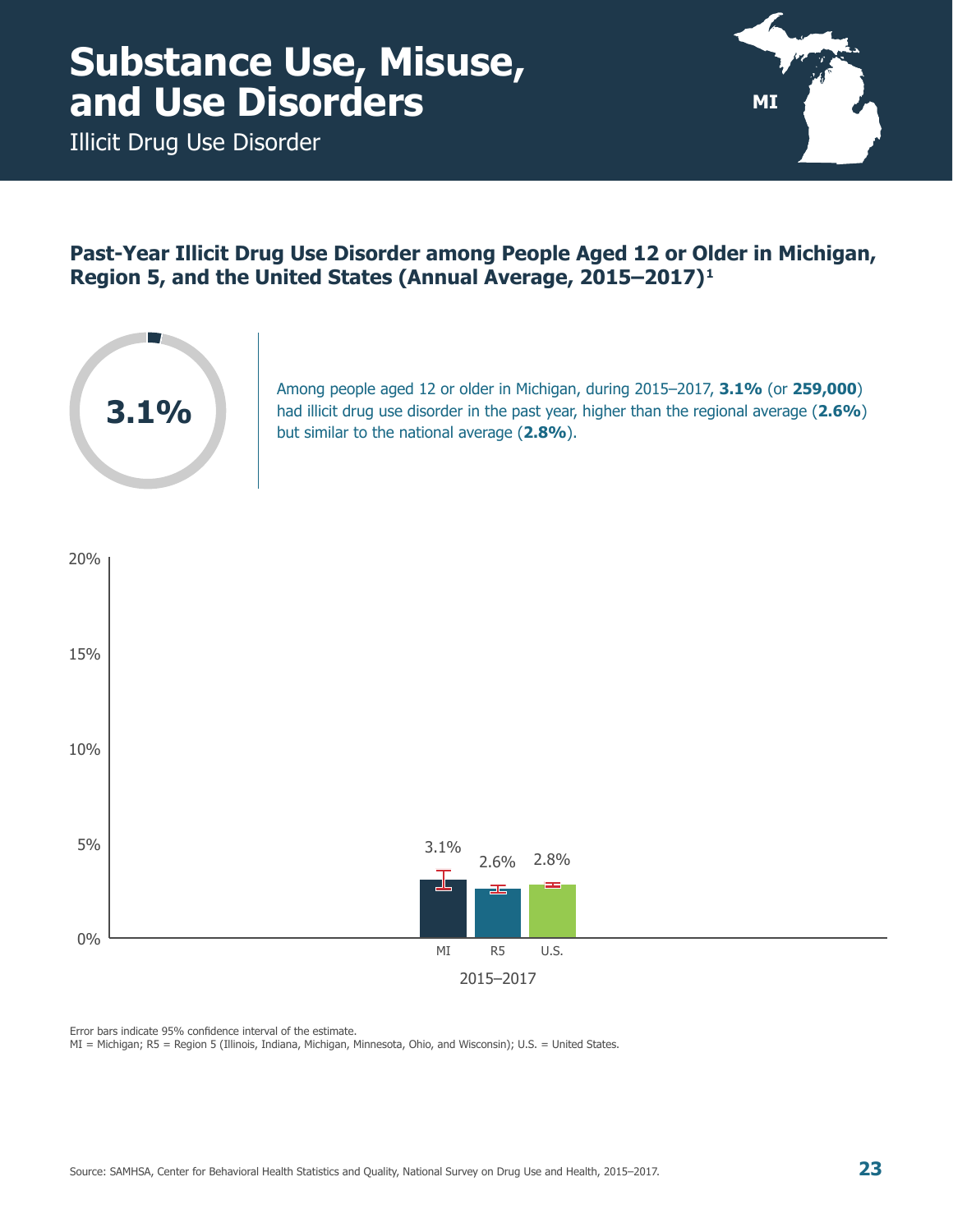<span id="page-29-0"></span>Alcohol Use Disorder



**Changes in Past-Year Alcohol Use Disorder among People Aged 12 or Older in Michigan, Region 5, and the United States (Annual Averages, 2002–2005 and 2014–2017) 1**



Among people aged 12 or older in Michigan, the annual average percentage of alcohol use disorder in the past year decreased between 2002–2005 and 2014–2017.

During 2014–2017, the annual average prevalence of past-year alcohol use disorder in Michigan was **5.6%** (or **468,000**), similar to both the regional average (**6.0%**) and the national average (**5.8%**).



Error bars indicate 95% confidence interval of the estimate.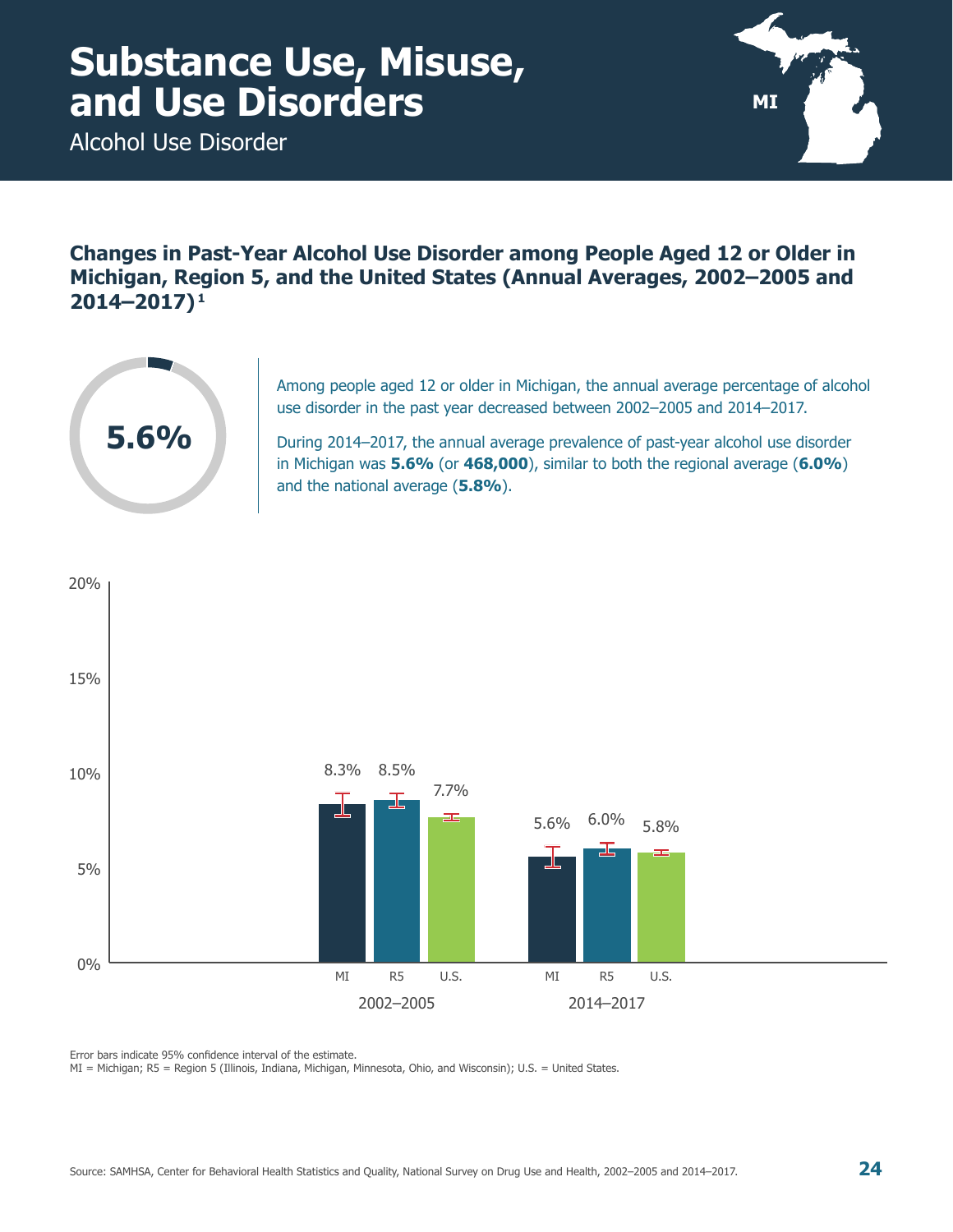<span id="page-30-0"></span>Substance Use Disorder



### **Past-Year Substance Use Disorder among People Aged 12 or Older in Michigan, Region 5, and the United States (Annual Average, 2015–2017) 1**



Among people aged 12 or older in Michigan, during 2015–2017, **7.7%** (or **650,000**) had a substance use disorder in the past year, similar to both the regional average (**7.6%**) and the national average (**7.5%**).



Error bars indicate 95% confidence interval of the estimate.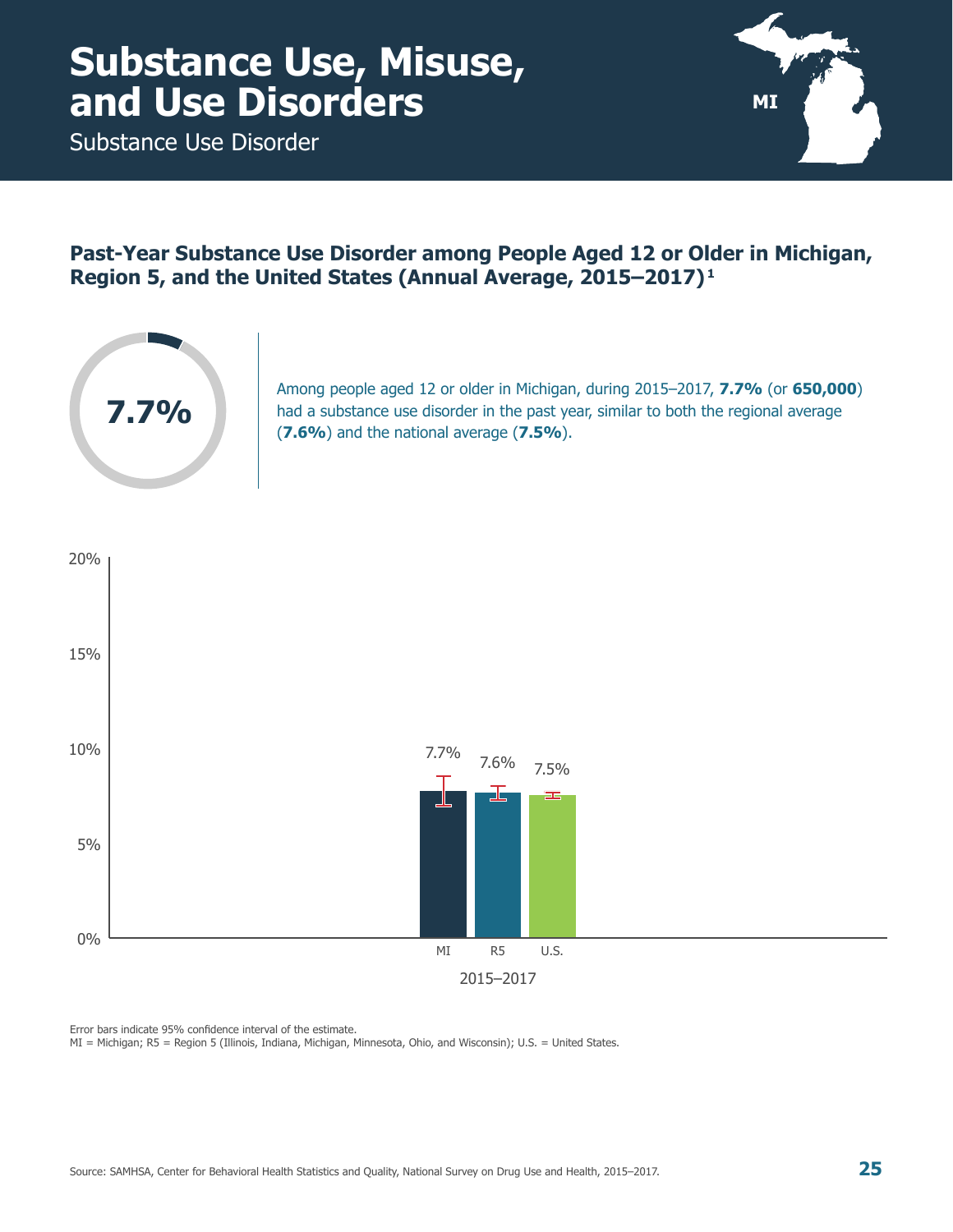<span id="page-31-0"></span>Enrollment and Treatment Focus



#### **Changes in the Number of People Enrolled in Substance Use Treatment in Michigan (Single-Day Counts, 2013 and 2015–2017) 7,8**

In a single-day count on March 31, 2017, **54,064** people in Michigan were enrolled in substance use treatment – an increase from **47,693** people in 2013.



NA = Not Available.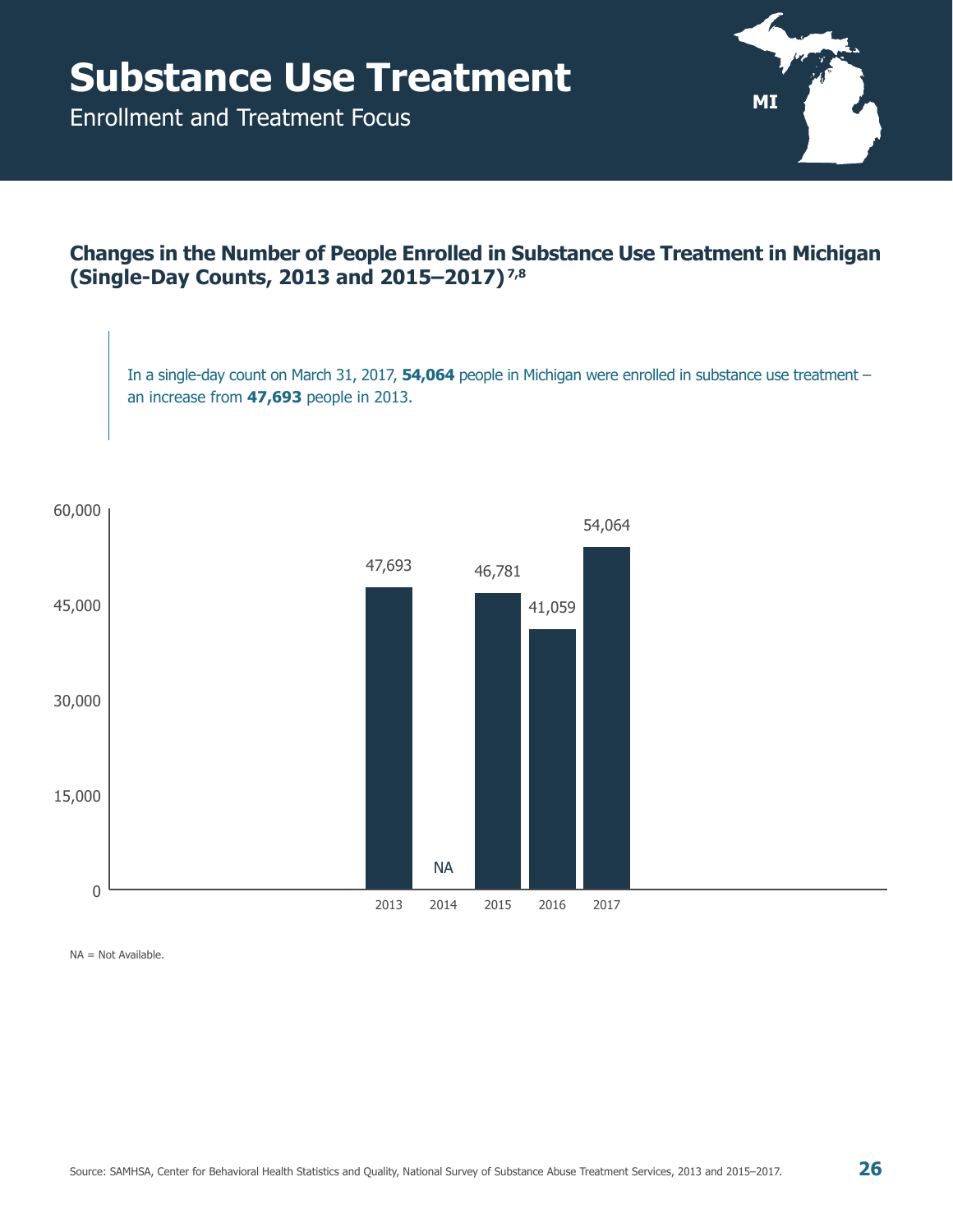Enrollment and Treatment Focus



### **Substance Use Problems among People Enrolled in Substance Use Treatment in Michigan (Single-Day Count, 2017) 9**

Among people in Michigan enrolled in substance use treatment in a single-day count in 2017, **32.9%** received treatment for a drug problem only, **23.3%** received treatment for an alcohol problem only, and **43.8%** received treatment for both drug and alcohol problems.

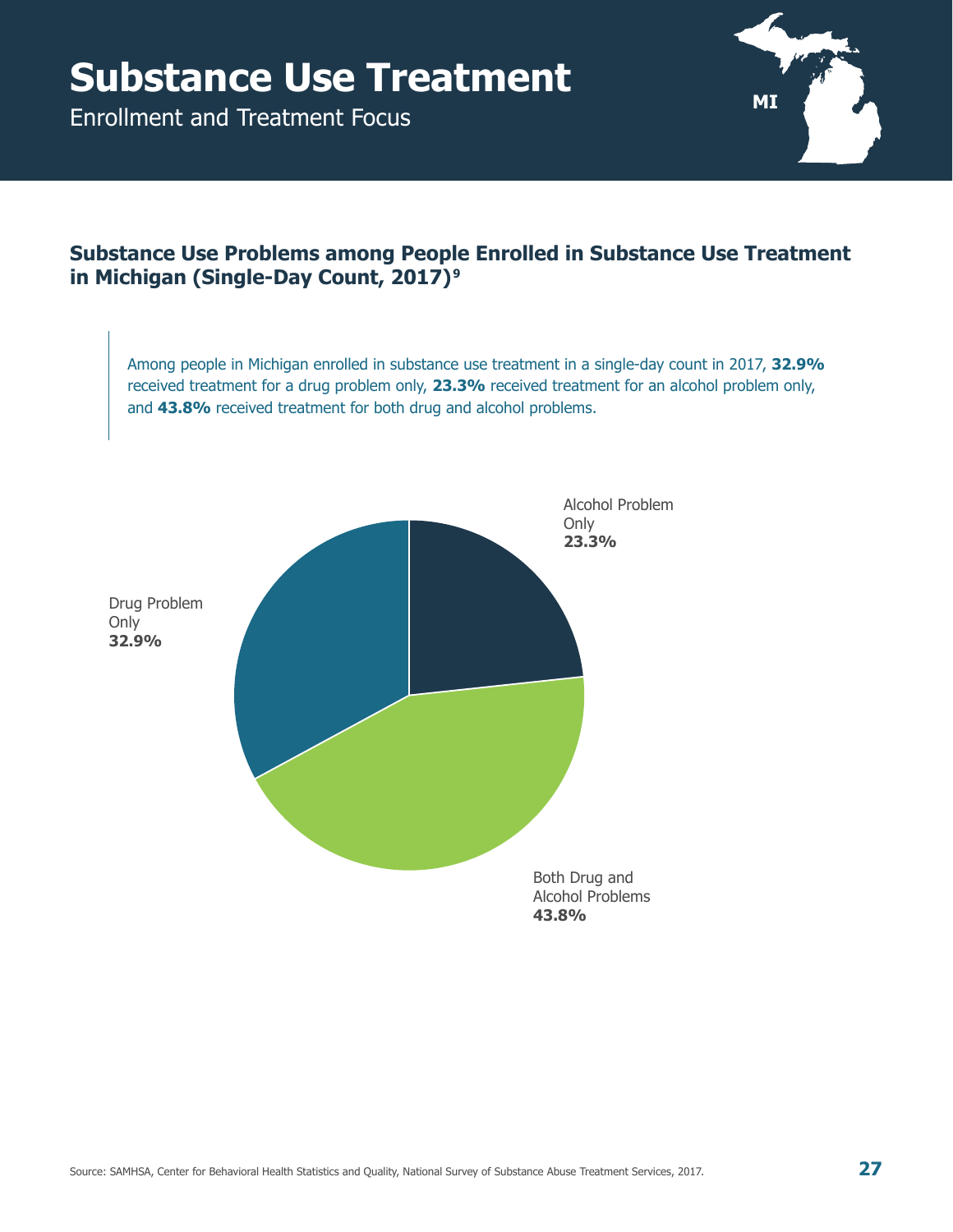<span id="page-33-0"></span>Opioids (Medication-Assisted Therapy)



#### **Changes in the Number of People Enrolled in Opioid Treatment Programs in Michigan Receiving Methadone (Single-Day Counts, 2013 and 2015–2017) 7,8,10**

In a single-day count on March 31, 2017, **10,237** people in Michigan were receiving methadone in opioid treatment programs as part of their substance use treatment – an increase from **7,680** people in 2013.



NA = Not Available.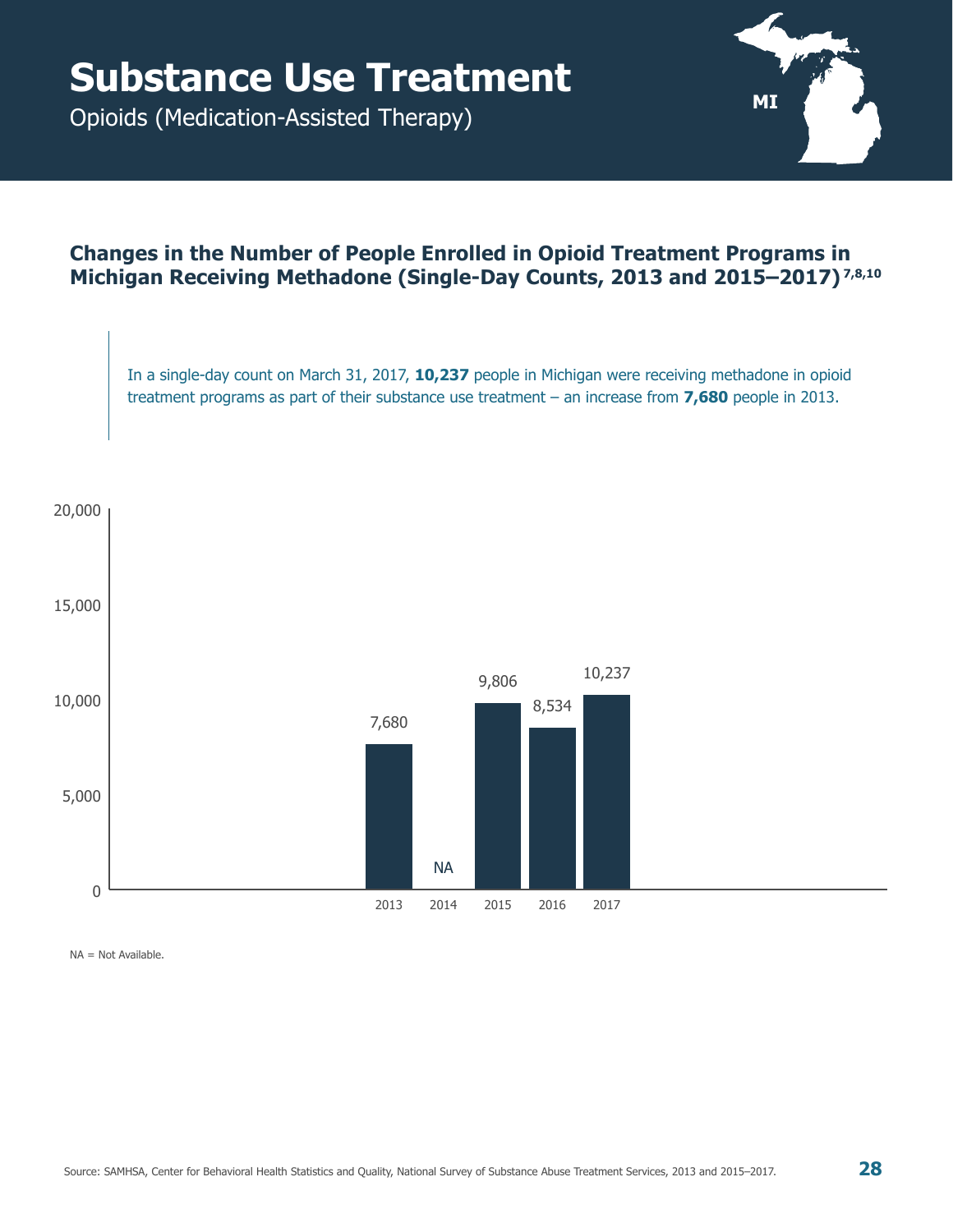Opioids (Medication-Assisted Therapy)



#### **Changes in the Number of People Enrolled in Substance Use Treatment in Michigan Receiving Buprenorphine (Single-Day Counts, 2013 and 2015–2017) 7,8,10,11**

In a single-day count on March 31, 2017, **1,725** people in Michigan were receiving buprenorphine as part of their substance use treatment – an increase from **1,187** people in 2013.



NA = Not Available.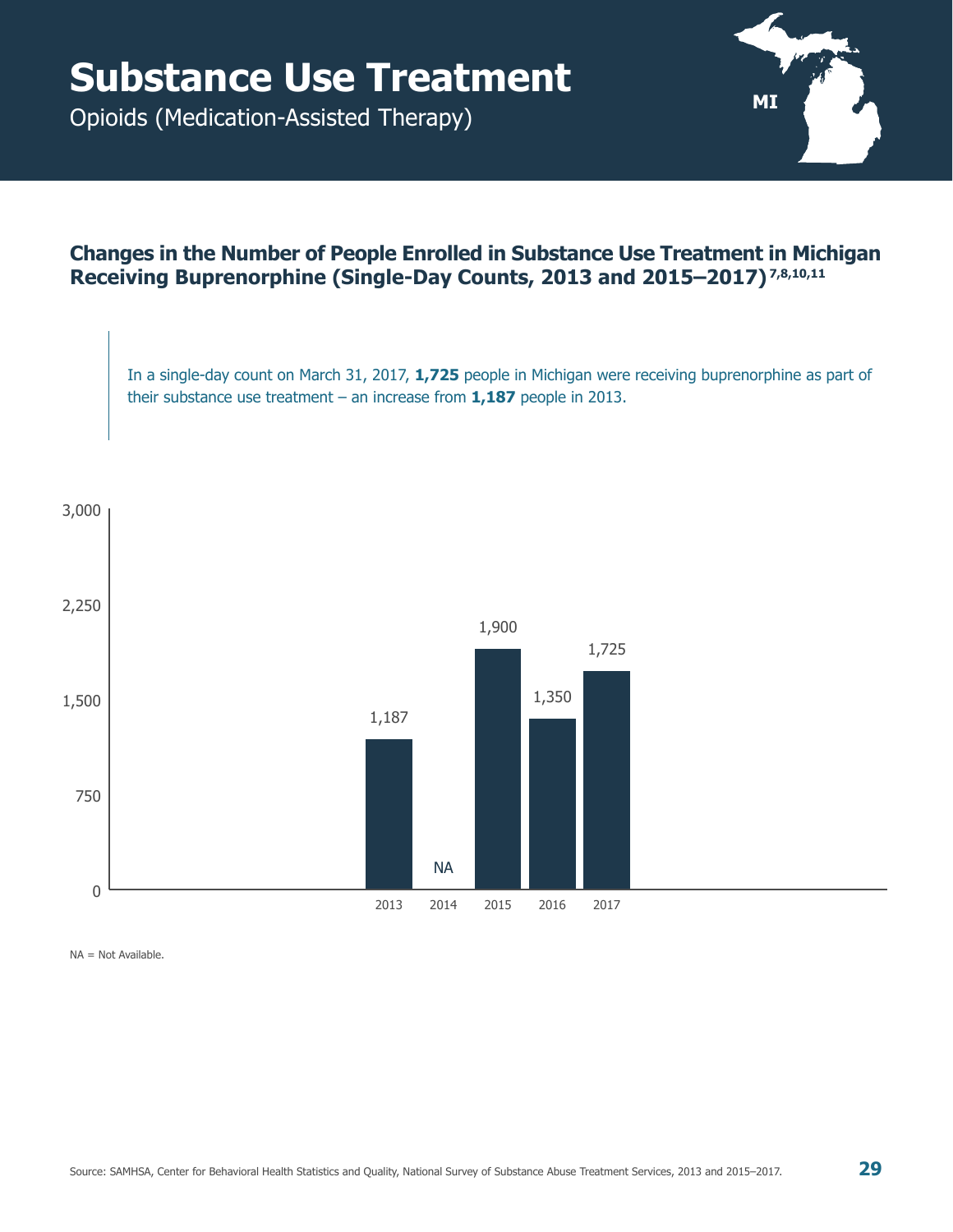### <span id="page-35-0"></span>**Adult Mental Health and Service Use**

Serious Thoughts of Suicide



**Changes in Past-Year Serious Thoughts of Suicide among Adults Aged 18 or Older in Michigan, Region 5, and the United States (Annual Averages, 2008–2012 and 2013–2017) 1,5**



Among adults aged 18 or older in Michigan, the annual average percentage with serious thoughts of suicide in the past year did not significantly change between 2008–2012 and 2013–2017.

During 2013–2017, the annual average prevalence of past-year serious thoughts of suicide in Michigan was **4.1%** (or **310,000**), similar to both the regional average (**4.2%**) and the national average (**4.1%**).



Error bars indicate 95% confidence interval of the estimate.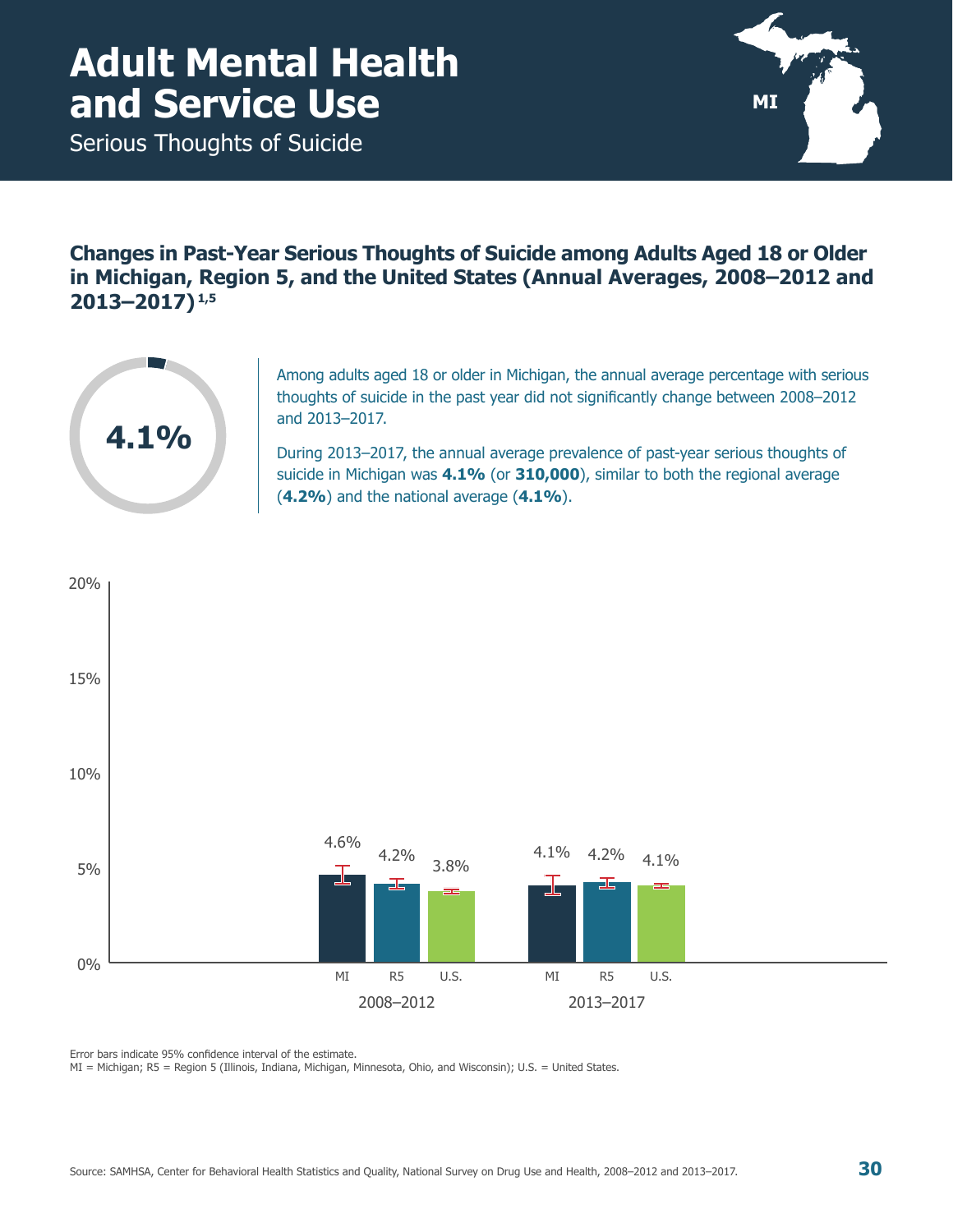### <span id="page-36-0"></span>**Adult Mental Health and Service Use**

Serious Mental Illness



**Changes in Past-Year Serious Mental Illness (SMI) among Adults Aged 18 or Older in Michigan, Region 5, and the United States (Annual Averages, 2008–2012 and 2013–2017) 1,6**



Among adults aged 18 or older in Michigan, the annual average percentage with a serious mental illness (SMI) in the past year did not significantly change between 2008–2012 and 2013–2017.

During 2013–2017, the annual average prevalence of past-year SMI in Michigan was **4.4%** (or **334,000**), similar to both the regional average (**4.4%**) and the national average (**4.2%**).



Error bars indicate 95% confidence interval of the estimate.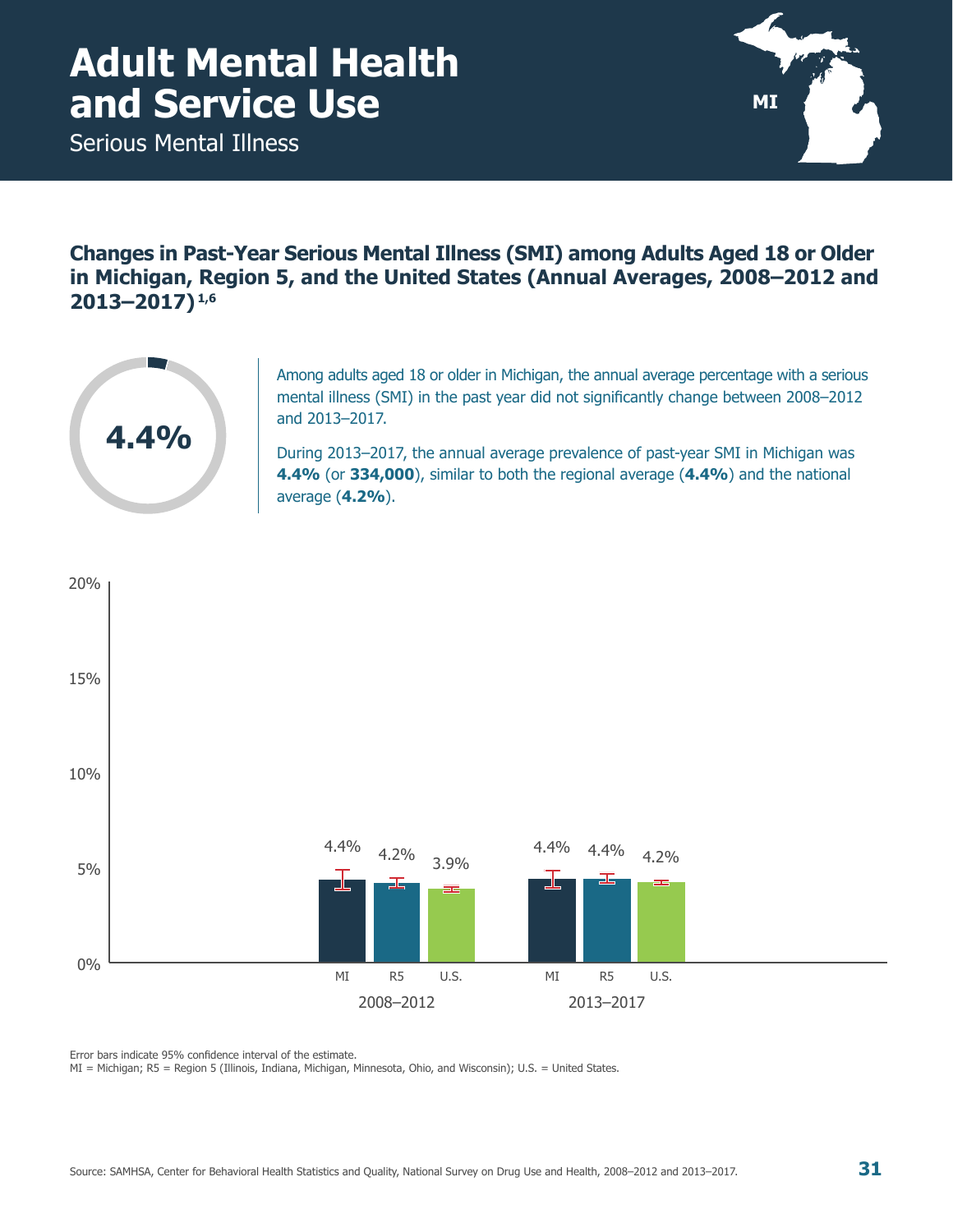### <span id="page-37-0"></span>**Adult Mental Health and Service Use**

Mental Health Service Use among Adults with Any Mental Illness



#### **Past-Year Mental Health Service Use among Adults Aged 18 or Older with Any Mental Illness (AMI) in Michigan, Region 5, and the United States (Annual Averages, 2008–2012 and 2013–2017) 1,12**



Among adults aged 18 or older in Michigan, the annual average percentage with any mental illness (AMI) who received services in the past year increased between 2008–2012 and 2013–2017.

During 2013–2017, the annual average prevalence of past-year mental health service use among those with AMI in Michigan was **47.3%** (or **655,000**), similar to the regional average (**47.4%**) but higher than the national average (**43.6%**).



Error bars indicate 95% confidence interval of the estimate.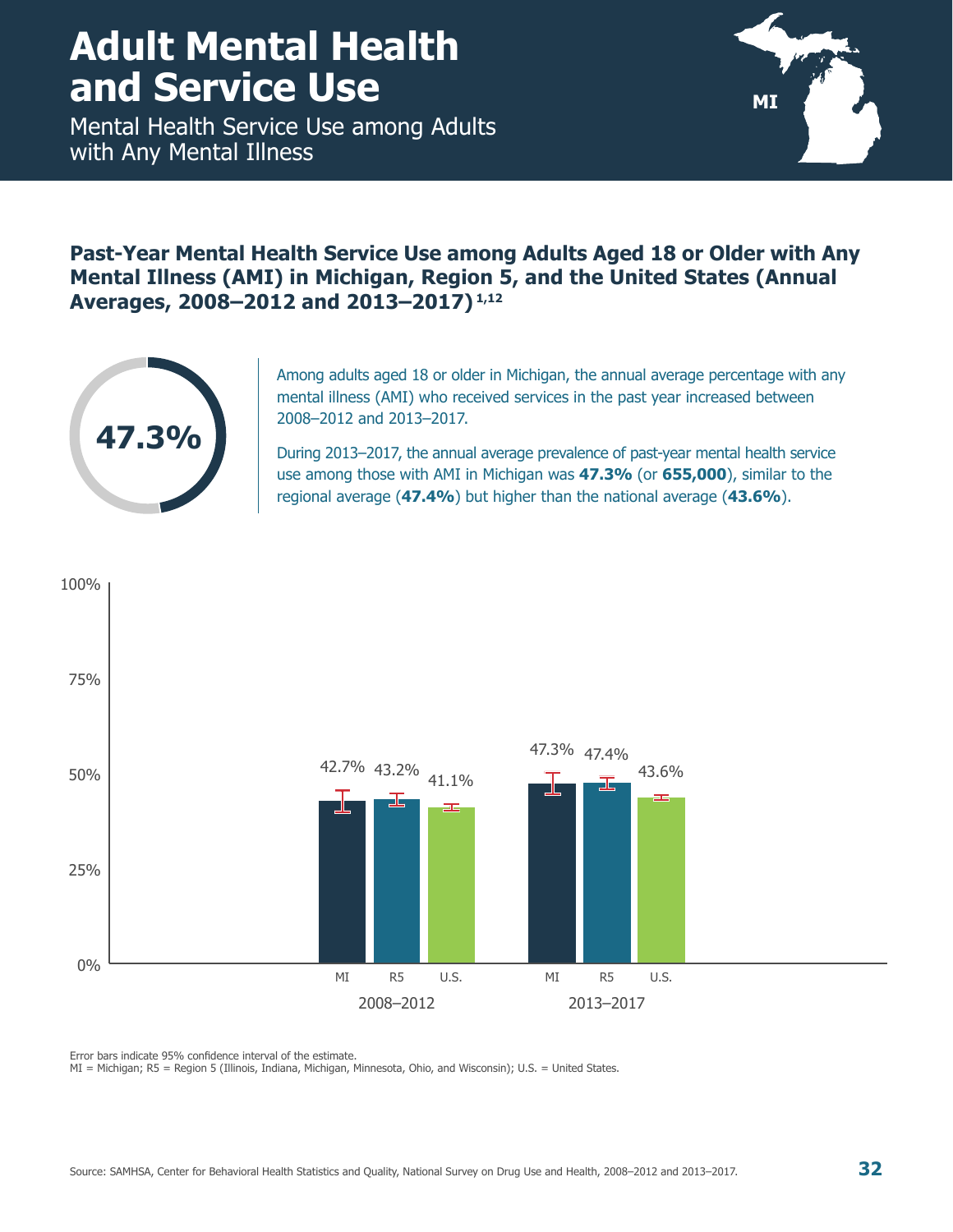# <span id="page-38-0"></span>**MI Figure Notes**



- 1 Estimates are annual averages based on combined 2013–2017 NSDUH data or NSDUH data for other combined years as indicated.
- 2 Respondents with unknown past year major depressive episode (MDE) data were excluded.
- 3 Respondents with unknown past year MDE or unknown treatment data were excluded.
- 4 Consistent with federal definitions and other federal data collections, the NSDUH definition for binge alcohol use since 2015 differs for males and females. Thus, this indicator is only based on the 2015-2017 NSDUH data. Binge drinking for males is defined as drinking five or more drinks on the same occasion on at least 1 day in the past 30 days, which is unchanged from the threshold prior to 2015. Since 2015, binge alcohol use for females has been defined as drinking four or more drinks on the same occasion on at least 1 day in the past 30 days.
- 5 Estimates were based only on responses to suicidality items in the NSDUH Mental Health module. Respondents with unknown suicidality information were excluded.
- 6 For further information, see Revised Estimates of Mental Illness from the National Survey on Drug Use and Health, which is available on the SAMHSA Web site at [https://www.samhsa.gov/data/sites/default/files/NSDUH148/](https://www.samhsa.gov/data/sites/default/files/NSDUH148/NSDUH148/sr148-mental-illness-estimates.pdf) [NSDUH148/sr148-mental-illness-estimates.pdf](https://www.samhsa.gov/data/sites/default/files/NSDUH148/NSDUH148/sr148-mental-illness-estimates.pdf).
- 7 Significance testing was not conducted on these data. Conducting statistical significance tests is not necessary because these are counts of people enrolled at all treatment facilities (rather than estimates from a sample of treatment facilities).
- 8 Single-day counts reflect the number of individuals who were enrolled in substance use treatment on March 31, 2013; March 30, 2015; March 29, 2016; and March 31, 2017. Single-day counts of the number of individuals enrolled in substance use treatment were not included in the 2014 National Survey of Substance Abuse Treatment Services (N-SSATS).
- 9 Enrollees whose substances were unknown were excluded.
- 10 These counts reflect only individuals who were receiving these specific medication-assisted therapies as part of their opioid treatment in specialty substance abuse treatment programs; they do not include counts of individuals who were receiving other types of treatment (such as those who received MAT from private physicians) for their opioid addiction on the reference dates.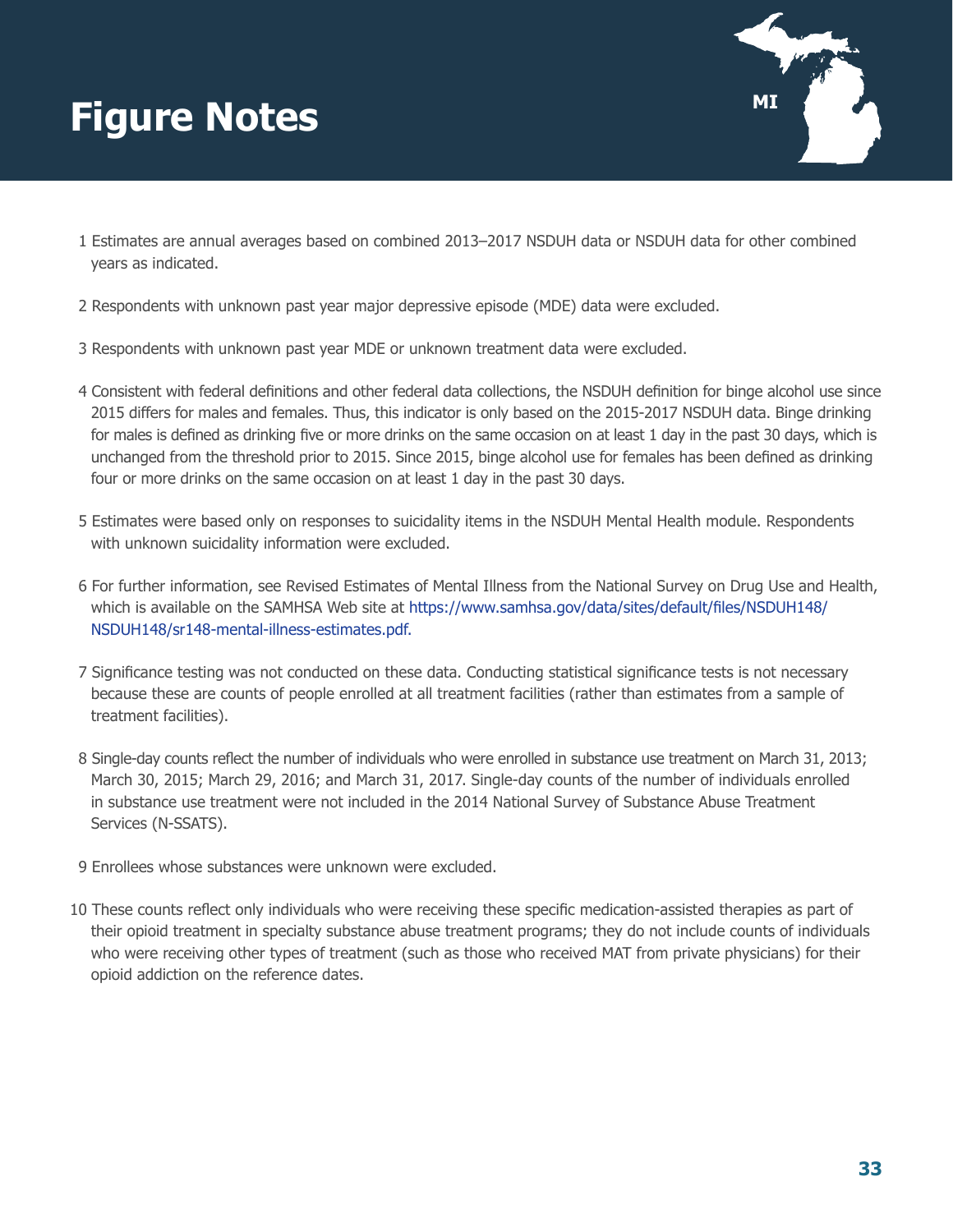# **Figure Notes MILES MILES**



- 11 Physicians who obtain specialized training per the Drug Addiction Treatment Act of 2000 (DATA 2000) may prescribe buprenorphine to treat opioid addiction. Some physicians are in private, office-based practices; others are affiliated with substance abuse treatment facilities or programs and may prescribe buprenorphine to clients at those facilities. Additionally, opioid treatment programs (OTPs) may also prescribe and/or dispense buprenorphine. The buprenorphine single-day counts include only those clients who received/were prescribed buprenorphine by physicians affiliated with substance abuse treatment facilities; they do not include clients from private practice physicians.
- 12 Respondents were not to include treatment for drug or alcohol use. Respondents with unknown service use information were excluded. Estimates were based only on responses to items in the NSDUH Adult Mental Health Service Utilization module.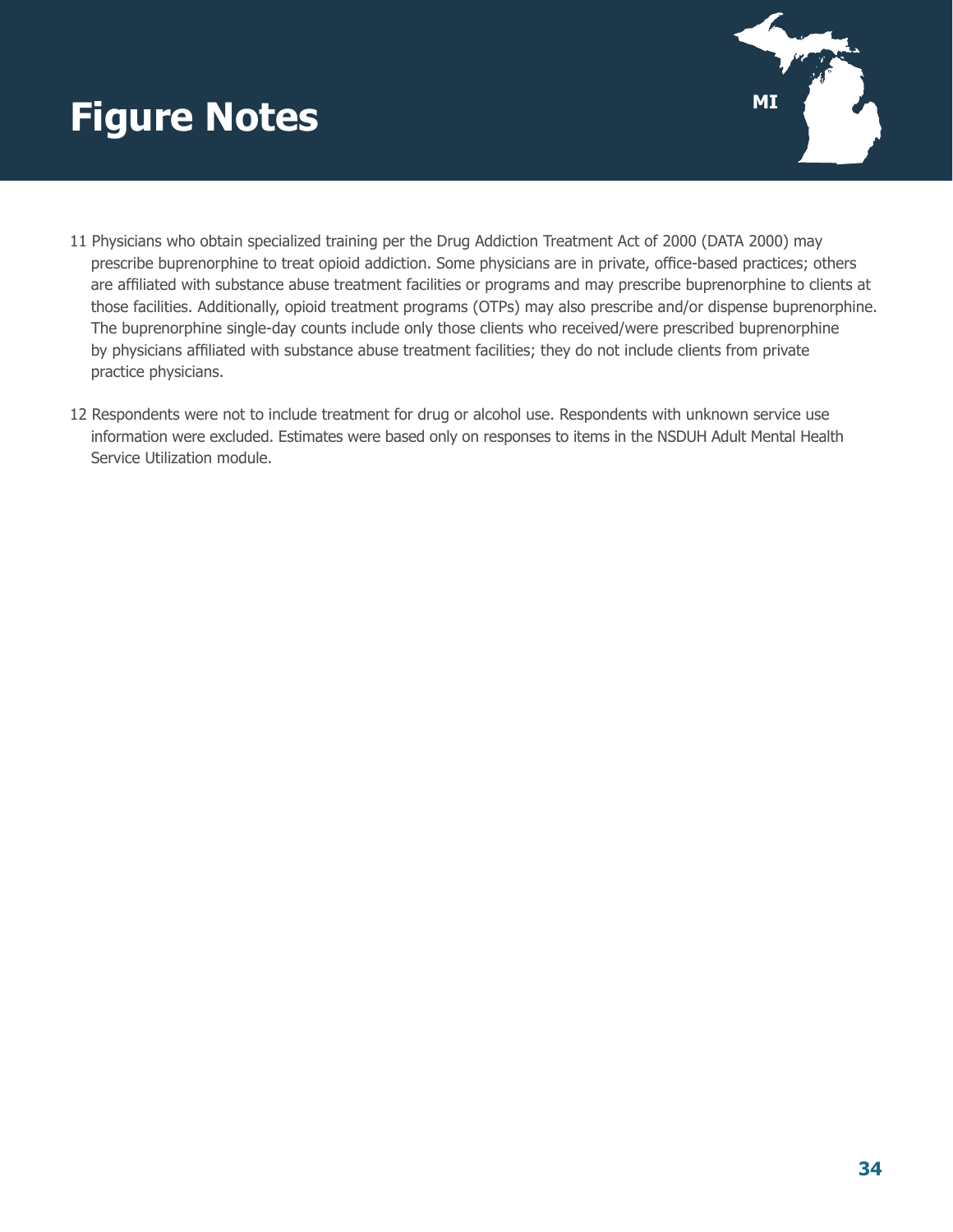# <span id="page-40-0"></span>**MI Definitions**



**Alcohol use disorder and illicit drug use disorder** are defined using diagnostic criteria specified within the fourth edition of the Diagnostic and Statistical Manual of Mental Disorders (DSM-IV), which include such symptoms as withdrawal, tolerance, use in dangerous situations, trouble with the law, and interference with major obligations at work, school, or home during the past year. For details, see American Psychiatric Association (1994).

**Any mental illness (AMI)** among adults aged 18 or older is defined as currently or at any time in the past year having had a diagnosable mental, behavioral, or emotional disorder (excluding developmental and substance use disorders) of sufficient duration to meet DSM-IV criteria. Adults who had a diagnosable mental, behavioral, or emotional disorder in the past year, regardless of their level of functional impairment, were defined as having AMI.

**Depression care** is defined as seeing or talking to a medical doctor or other professional or using prescription medication for depression in the past year.

**Major depressive episode (MDE)** is defined as in the DSM-IV, which specifies a period of at least 2 weeks in the past year when an individual experienced a depressed mood or loss of interest or pleasure in daily activities and had a majority of specified depression symptoms.

**Marijuana use disorder** is defined using diagnostic criteria specified within the fourth edition of the Diagnostic and Statistical Manual of Mental Disorders (DSM-IV), which include such symptoms as tolerance, use in dangerous situations, trouble with the law, and interference with major obligations at work, school, or home during the past year. For details, see American Psychiatric Association (1994).

**Mental health service use** is defined in NSDUH for adults aged 18 or older as receiving treatment or counseling for any problem with emotions, nerves, or mental health in the 12 months before the interview in any inpatient or outpatient setting, or the use of prescription medication for treatment of any mental or emotional condition that was not caused by the use of alcohol or drugs.

**Number of individuals enrolled in substance use treatment** refers to the number of clients in treatment at alcohol and drug abuse facilities (public and private) throughout the 50 states, the District of Columbia, and other U.S. jurisdictions.

**Opioid use disorder** is defined as heroin use disorder or prescription pain reliever use disorder using diagnostic criteria specified within the fourth edition of the Diagnostic and Statistical Manual of Mental Disorders (DSM-IV), which include such symptoms as withdrawal, tolerance, use in dangerous situations, trouble with the law, and interference with major obligations at work, school, or home during the past year. For details, see American Psychiatric Association (1994).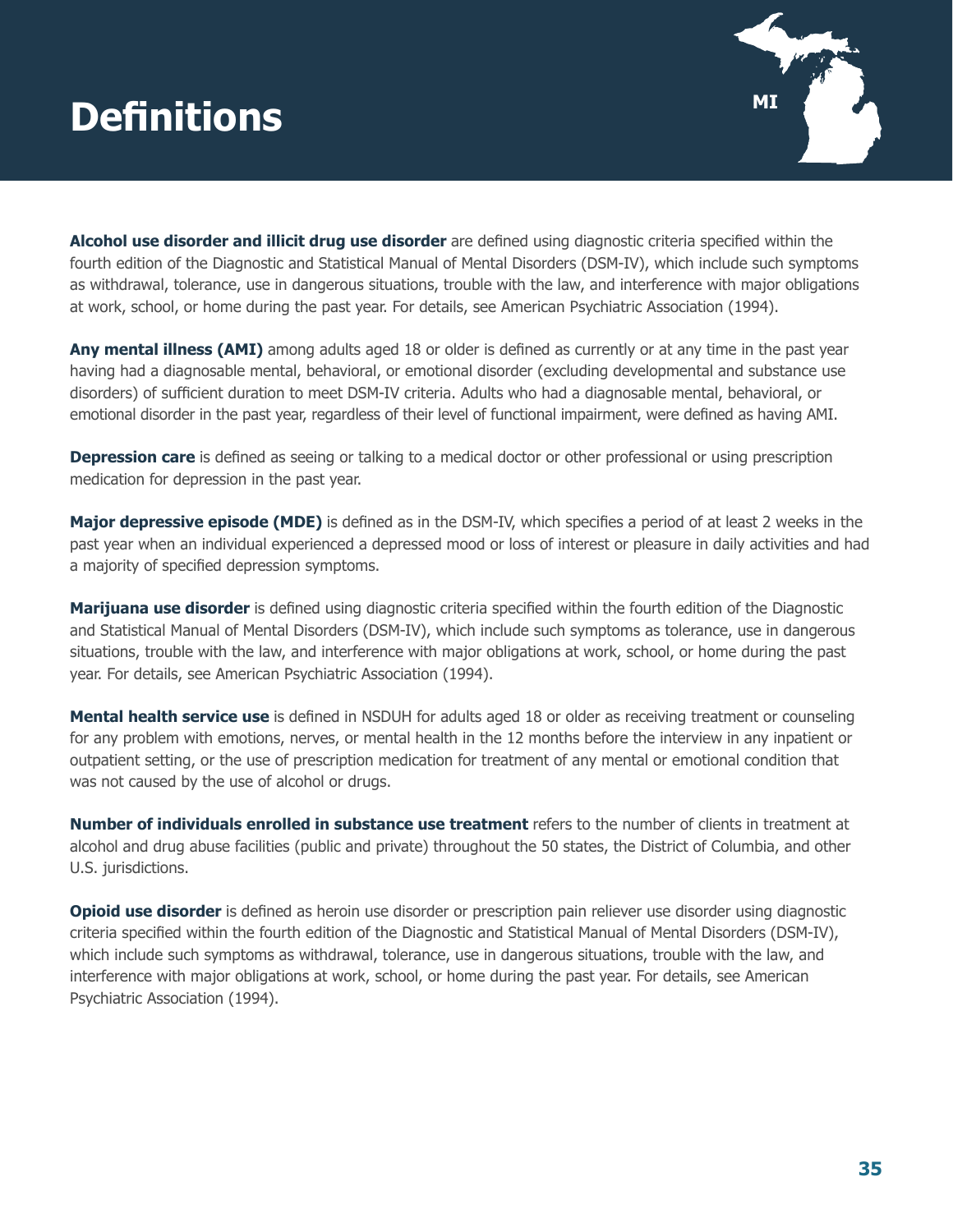# **MI Definitions**



**Prescription pain relievers** include the following subcategories of pain relievers: hydrocodone products (Vicodin®, Lortab®, Norco®, Zohydro® ER, or generic hydrocodone); oxycodone products (OxyContin®, Percocet®, Percodan®, Roxicet®, Roxicodone®, or generic oxycodone); tramadol products (Ultram®, Ultram® ER, Ultracet®, generic tramadol, or generic extended-release tramadol); codeine products (Tylenol® with codeine 3 or 4 or generic codeine pills); morphine products (Avinza®, Kadian®, MS Contin®, generic morphine, or generic extended-release morphine); fentanyl products (Actiq®, Duragesic®, Fentora®, or generic fentanyl); buprenorphine products (Suboxone® or generic buprenorphine); oxymorphone products (Opana®, Opana® ER, generic oxymorphone, or generic extended-release oxymorphone); Demerol®; hydromorphone products (Dilaudid® or generic hydromorphone, or Exalgo® or generic extended-release hydromorphone); methadone; or any other prescription pain reliever.

**Prescription pain reliever misuse** is defined as prescription pain reliever use in any way not directed by a doctor, including use without a prescription of one's own; use in greater amounts, more often, or longer than told; or use in any other way not directed by a doctor.

**Region 5** includes Illinois, Indiana, Michigan, Minnesota, Ohio, and Wisconsin.

**Serious mental illness (SMI)** is defined in NSDUH as adults aged 18 or older who currently or at any time in the past year have had a diagnosable mental, behavioral, or emotional disorder (excluding developmental and substance use disorders) of sufficient duration to meet diagnostic criteria specified in the DSM-IV and has resulted in serious functional impairment, which substantially interferes with or limits one or more major life activities. SMI estimates are based on a predictive model applied to NSDUH data and are not direct measures of diagnostic status. The estimation of SMI covers any mental disorders that result in serious impairment in functioning such as major depression and bipolar disorders. However, NSDUH data cannot be used to estimate the prevalence of specific mental disorders in adults. Also, it should be noted that SAMHSA has recently updated the definition of SMI for use in mental health block grants to include mental disorders as specified in the DSM-5.

**Substance use disorder** is defined as dependence on or abuse of alcohol, illicit drugs (e.g., marijuana, cocaine, hallucinogens, heroin, or inhalants), or psychotherapeutics (e.g., prescription pain relievers, sedatives, tranquilizers, or stimulants) in the past 12 months based on assessments of individual diagnostic criteria from the fourth edition of the Diagnostic and Statistical Manual of Mental Disorders (DSM-IV), which include such symptoms as withdrawal, tolerance, use in dangerous situations, trouble with the law, and interference with major obligations at work, school, or home during the past year. For details, see American Psychiatric Association (1994).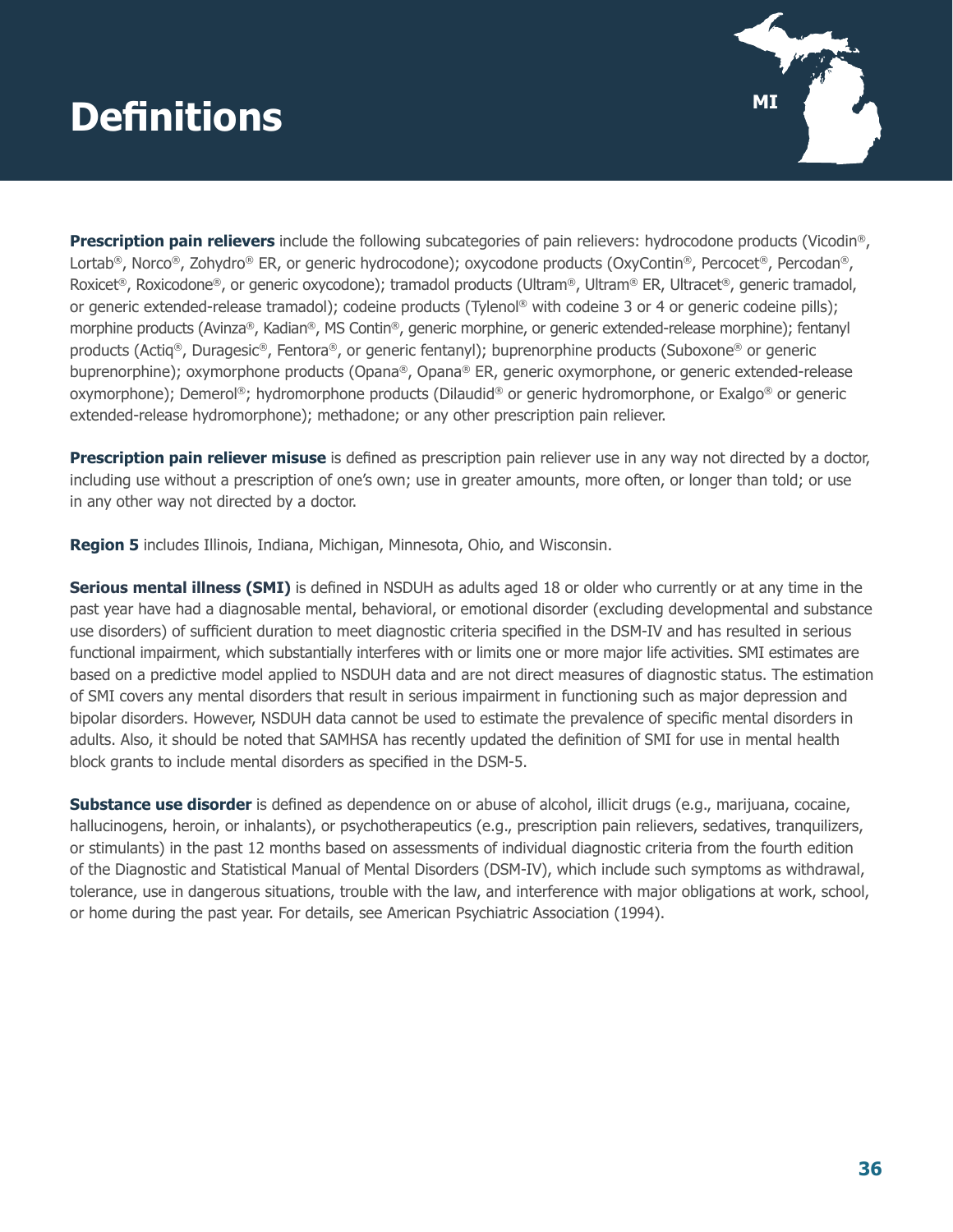# <span id="page-42-0"></span>**MI References and Sources**



**American Psychiatric Association. (1994)**. Diagnostic and statistical manual of mental disorders (DSM-IV) (4th ed.). Washington, DC: Author.

**The National Survey on Drug Use and Health (NSDUH)** is an annual survey sponsored by the Substance Abuse and Mental Health Services Administration (SAMHSA). NSDUH is the primary source of information on the use of illicit drugs, alcohol, and tobacco in the U.S. civilian, noninstitutionalized population aged 12 years or older and includes mental health issues and mental health service utilization for youth aged 12–17 and adults aged 18 or older. Conducted by the federal government since 1971, NSDUH collects data by administering questionnaires to a representative sample of the population through face-to-face interviews at their place of residence. The data used in this report are based on information obtained from approximately 67,500 individuals aged 12 or older per year in the United States. Additional information about NSDUH is available at [https://www.samhsa.gov/data/population-data-nsduh.](https://www.samhsa.gov/data/population-data-nsduh)

**The National Survey of Substance Abuse Treatment Services (N-SSATS)** is an annual census designed to collect information from all public and private treatment facilities in the United States that provide substance abuse treatment. The objectives of N-SSATS are to collect multipurpose data that can be used to assist SAMHSA and state and local governments in assessing the nature and extent of services provided and in forecasting treatment resource requirements, to update SAMHSA's Inventory of Behavioral Health Services, to analyze general treatment services trends, and to generate the Behavioral Health Treatment Services Locator (<https://findtreatment.samhsa.gov/>). Additional information about N-SSATS is available at [https://www.samhsa.gov/data/all-reports.](https://www.samhsa.gov/data/all-reports)